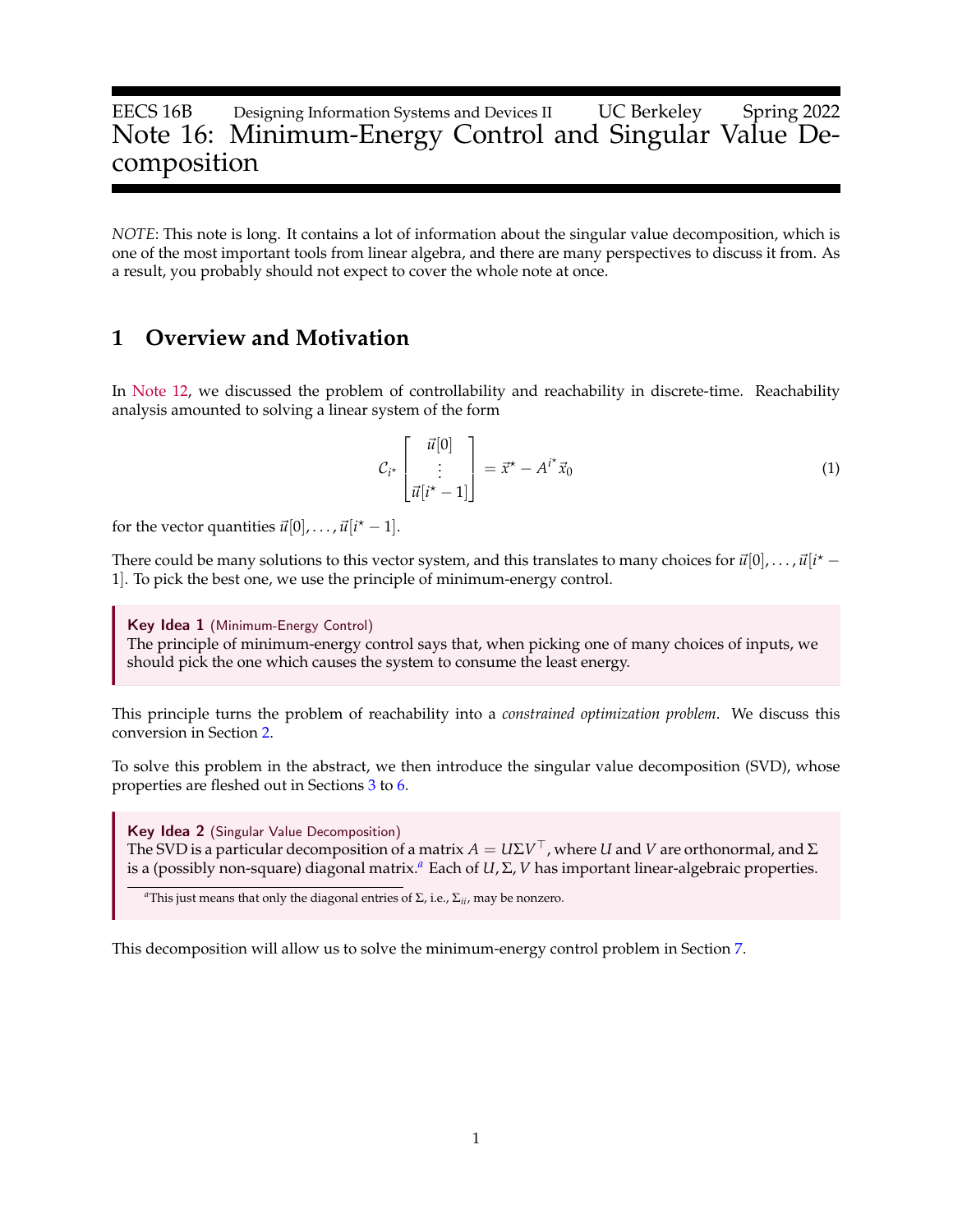# <span id="page-1-0"></span>**2 Minimum-Energy Control**

As previously mentioned, in reachability analysis we try to solve the linear system

$$
\mathcal{C}_{i^*} \begin{bmatrix} \vec{u}[0] \\ \vdots \\ \vec{u}[i^*-1] \end{bmatrix} = \vec{x}^* - A^{i^*}\vec{x}_0 \tag{2}
$$

for the vector quantities  $\vec{u}[0], \ldots, \vec{u}[i^\star-1]$ . Cleaning up notation, let us fix  $i^\star$ , let  $C := C_{i^\star}$ , let  $\vec{z} := \vec{x}^\star - A^{i^\star} \vec{x}_0$ , and let  $\vec{w} :=$  $\lceil$  $\Big\}$  $\vec{u}[0]$ . . .  $\vec{u}[i^* - 1]$ 1 . Then this linear system becomes

$$
C\vec{w} = \vec{z}.\tag{3}
$$

This system may have zero solutions, exactly one solution, or infinitely many solutions, depending on the rank and shape of *C*. In some sense, we already have a good idea of what to do when the system has no solutions or one solution.

- If the system  $C\vec{w} = \vec{z}$  has one solution  $\vec{w}_0$  for  $\vec{w}$ , then  $\vec{x}[i^*] = \vec{x}^*$  if and only if our control inputs  $\vec{w}$  are exactly that solution  $\vec{w}_0$ .
- If the system  $C\vec{w} = \vec{z}$  has no solutions in  $\vec{w}$ , then there is no input  $\vec{w}$  which makes  $\vec{x}[i^*] = \vec{x}^*$ . Moreover,  $\|\vec{x}[i^{\star}] - \vec{x}^{\star}\|$  is minimized if our control inputs  $\vec{w}$  are the least squares solution  $\vec{w}_{LS} = (C^{\top}C)^{-1}C^{\top}\vec{z}$  $\vec{w}_{LS} = (C^{\top}C)^{-1}C^{\top}\vec{z}$  $\vec{w}_{LS} = (C^{\top}C)^{-1}C^{\top}\vec{z}$ <sup>1</sup>

If we have infinitely many solutions for  $\vec{w}$ , then any of them will make  $\vec{x}[i^{\star}] = \vec{x}^{\star}$ . We will distinguish between them by their energy.

Definition 3 (Energy of an Input) The *energy* of an input  $\vec{w} =$  $\sqrt{ }$  $\Big\}$  $\vec{u}[0]$ . . .  $\vec{u}[i^* - 1]$ 1 | is its squared norm  $||\vec{w}||^2 = \sum_{i=0}^{i^* - 1} ||\vec{u}[i]||^2$ .

So now we pick an input  $\vec{w}$  which minimizes  $\|\vec{w}\|^2$  while still solving  $C\vec{w} = \vec{z}$ , in essence solving the optimization problem

$$
\min_{\vec{w}} \qquad \|\vec{w}\|^2 \tag{4}
$$

$$
s.t. \tC\vec{w} = \vec{z}.\t(5)
$$

More generically, so-called *minimum-norm problems* of the form

$$
\min_{\vec{x}} \qquad \|\vec{x}\|^2 \tag{6}
$$

$$
\text{s.t.} \qquad A\vec{x} = \vec{b}, \tag{7}
$$

are ubiquitous in engineering even outside control theory. In the subsequent sections, we will develop tools to think about and solve these problems.

*NOTE*: From now on, we switch from the control-theoretic reachability notation (*C*,  $\vec{w}$ ,  $\vec{z}$ ) to the generic linear algebraic notation  $(A, \vec{x}, \vec{b})$ . Note that this *A* is not necessarily the same as the control system state transition matrix *A*.

<span id="page-1-1"></span><sup>&</sup>lt;sup>1</sup>Here there is a caveat regarding invertibility of C<sup>⊤</sup>C. We omit this discussion now, since by the end of the note we will have a more unified treatment of these solutions which does not require invertibility of *C* <sup>⊤</sup>*C*.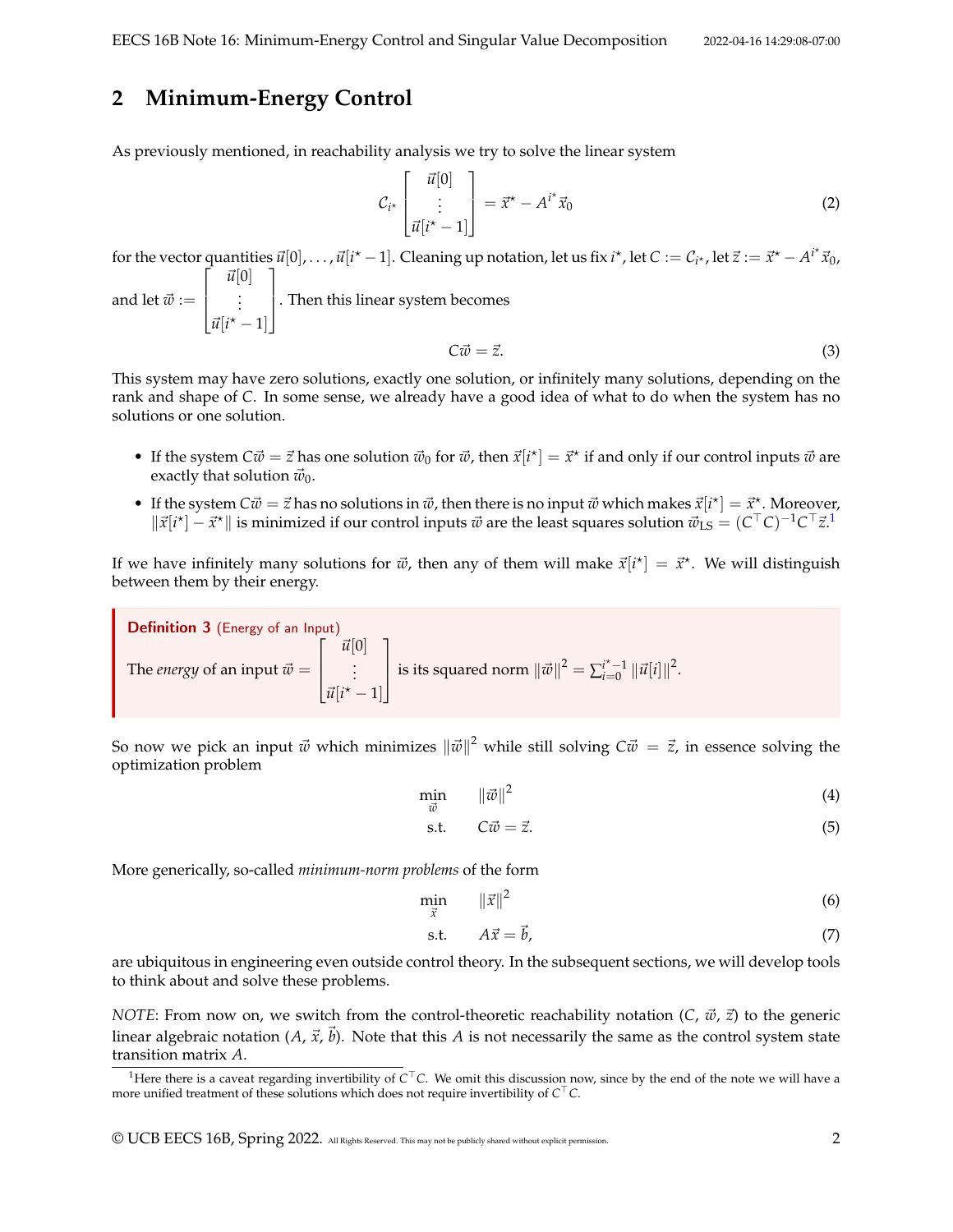# <span id="page-2-0"></span>**3 Singular Value Decomposition: Existence, Uniqueness, Computation**

First, we will introduce the singular value decomposition (SVD) as a matrix factorization, and give an algorithm to efficiently compute it.

In order to do that, we introduce a result without which the SVD properties do not make sense.

<span id="page-2-1"></span>**Proposition 4** (Eigenvalues of  $A^{\top}A$  and  $AA^{\top}$ ) Let  $A \in \mathbb{R}^{m \times n}$  have rank  $r \le \min\{m, n\}$ . Then  $A^{\top}A \in \mathbb{R}^{n \times n}$  and  $AA^{\top} \in \mathbb{R}^{m \times m}$  are symmetric matrices of rank *r*. Each has exactly *r* nonzero eigenvalues, which are real and positive.

*The proof of Proposition [4](#page-2-1) is on the longer side and may distract from the overall flow of this note, so it is left to Appendix [A.1.](#page-15-0) We fully expect you to read the proof and understand it. It is completely in-scope for the course.*

### **3.1 Existence**

Now we may define the SVD. Here we call it the *full SVD* to contrast with the *compact SVD* and the *outer product SVD* that will be introduced in Section [4.](#page-4-0) When we say "SVD" without further specification, we mean full SVD.

<span id="page-2-2"></span>Definition 5 (Full SVD) Let *A* ∈  $\mathbb{R}^{m \times n}$  have rank *r* ≤ min{*m*, *n*}. A (*full*) *SVD* of *A* is a decomposition

<span id="page-2-3"></span>
$$
A = U\Sigma V^{\top} = \begin{bmatrix} U_r & U_{m-r} \end{bmatrix} \begin{bmatrix} \Sigma_r & 0_{r \times (n-r)} \\ 0_{(m-r) \times r} & 0_{(m-r) \times (n-r)} \end{bmatrix} \begin{bmatrix} V_r^{\top} \\ V_{n-r}^{\top} \end{bmatrix}
$$
(8)

where

- (I)  $U = \begin{bmatrix} U_r & U_{m-r} \end{bmatrix}$  is a matrix of left singular vectors;  $U \in \mathbb{R}^{m \times m}$ ,  $U_r \in \mathbb{R}^{m \times r}$ ,  $U_{m-r} \in \mathbb{R}^{m \times (m-r)}$ ;
- (II)  $V = \begin{bmatrix} V_r & V_{n-r} \end{bmatrix}$  is a matrix of right singular vectors;  $V \in \mathbb{R}^{n \times n}$ ,  $V_r \in \mathbb{R}^{n \times r}$ ,  $V_{n-r} \in \mathbb{R}^{n \times (n-r)}$ ;

(III)  $\Sigma = \begin{bmatrix} \Sigma_r & 0_{r \times (n-r)} \ 0 & 0 & 0 \end{bmatrix}$  $0_{(m-r)\times r}$   $0_{(m-r)\times(n-r)}$  $\left[$  is a diagonal matrix of *singular values*, where  $\Sigma \in \mathbb{R}^{m \times n}$  and  $\Sigma_r \in \mathbb{R}^{r \times r}$  is diagonal with positive diagonal entries;

such that the following holds:

- (i) *U* is an orthonormal matrix of eigenvectors of *AA*⊤;
- (ii) *V* is an orthonormal matrix of eigenvectors of  $A^{\top}A$ ;
- (iii)  $\Sigma\Sigma^{\top}$  is the matrix of eigenvalues of  $AA^{\top}$ ;
- (iv) Σ <sup>⊤</sup>Σ is the matrix of eigenvalues of *A* <sup>⊤</sup>*A*;

$$
(v) Col(U_r) = Col(A);
$$

$$
(vi) Col(U_{m-r}) = Null(A^{\top});
$$

- (vii)  $\text{Col}(V_r) = \text{Col}(A^{\top});$
- (viii)  $Col(V_{n-r}) = Null(A).$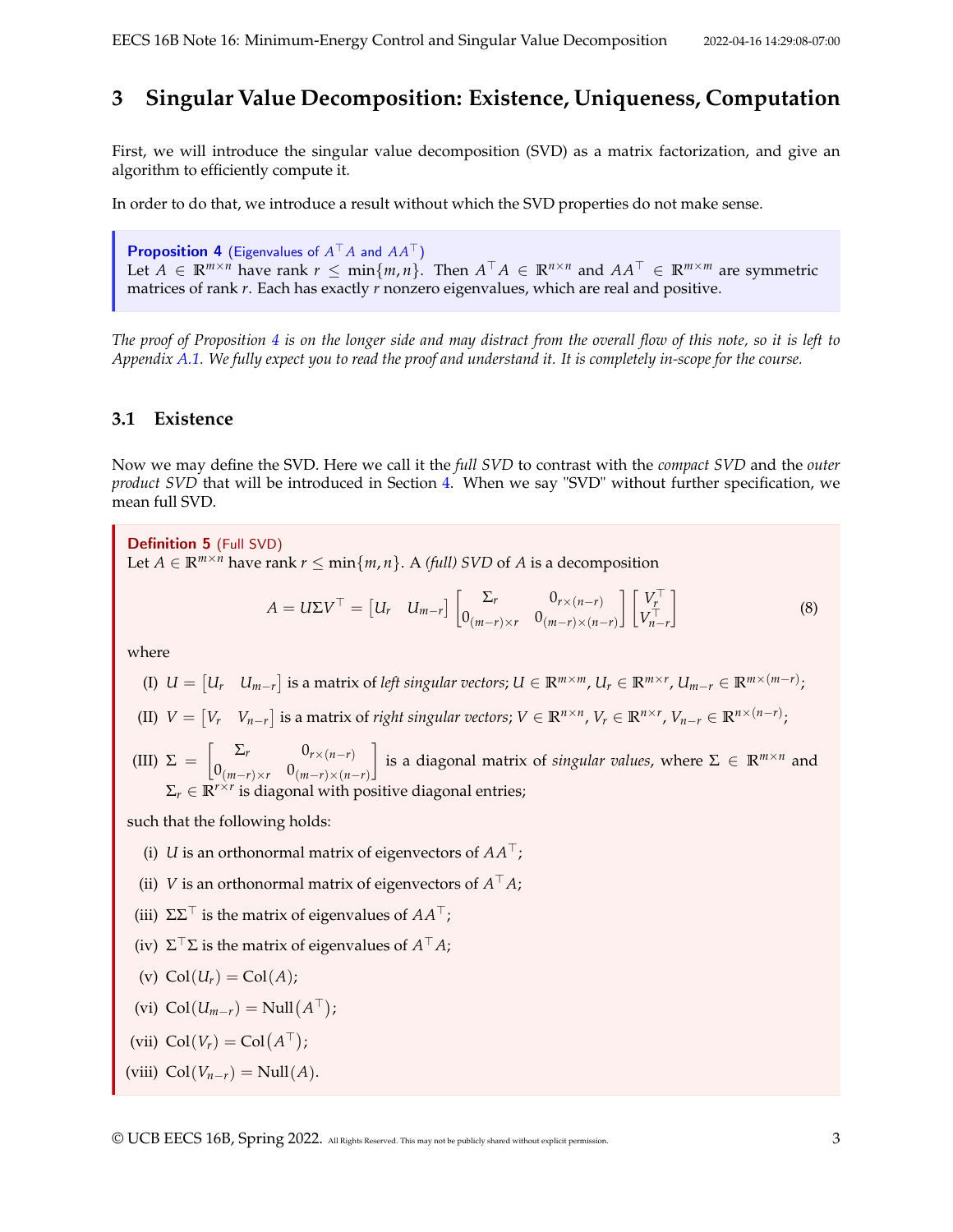For notation's sake: the columns of *U* are  $\{\vec{u}_1,\ldots,\vec{u}_m\}$ ; the columns of *V* (i.e., rows of  $V^\top$ ) are  $\{\vec{v}_1,\ldots,\vec{v}_n\}$ ; and the diagonal entries of  $\Sigma$  are  $\{\sigma_1,\ldots,\sigma_{\min\{m,n\}}\}$ . Moreover, the columns of  $U_r$  are  $\vec{u}_1,\ldots,\vec{u}_r$ , and the columns of  $U_{m-r}$  are  $\vec{u}_{r+1}, \ldots, \vec{u}_m$ ; similarly, the columns of  $V_r$  are  $\vec{v}_1, \ldots, \vec{v}_r$ , and the columns of  $V_{n-r}$  are  $\vec{v}_{r+1}, \ldots, \vec{v}_n$ . Finally, the diagonal entries of  $\Sigma$  (the *singular values*) are  $\sigma_1 \geq \cdots \geq \sigma_r > \sigma_{r+1} = \cdots =$  $\sigma_{\min\{m,n\}} = 0$ , and the diagonal entries of  $\Sigma_r$  are  $\sigma_1 \geq \cdots \geq \sigma_r > 0$ .

Finally, the matrices  $\Sigma^\top \Sigma$  and  $\Sigma \Sigma^\top$  are square diagonal matrices which have the following structure:

$$
\Sigma^{\top} \Sigma = \begin{bmatrix} \Sigma_r^2 & 0_{r \times (n-r)} \\ 0_{(n-r) \times r} & 0_{(n-r) \times (n-r)} \end{bmatrix} \qquad \Sigma \Sigma^{\top} = \begin{bmatrix} \Sigma_r^2 & 0_{r \times (m-r)} \\ 0_{(m-r) \times r} & 0_{(m-r) \times (m-r)} \end{bmatrix}.
$$
 (9)

So the singular values Σ are the *square roots* of the eigenvalues of *A* <sup>⊤</sup>*A* and *AA*⊤, roughly speaking.

Now we are ready to show our main result regarding the existence of the SVD.

```
Theorem 6 (Existence of Full SVD)
Let A \in \mathbb{R}^{m \times n}. There exists a full SVD A = U\Sigma V^{\top}.
```
*The proof of Theorem [6](#page-3-0) is on the longer side and may distract from the overall flow of this note, so it is left to Appendix [A.2.](#page-15-1) We fully expect you to read the proof and understand it. It is completely in-scope for the course.*

#### **3.2 Computation**

The proof of Theorem [6](#page-3-0) is constructive, so we can give an algorithm to construct the SVD.

| <b>Algorithm 7 Constructing the SVD</b>                                                                                                                                                                                                                                                                                                    |                                                                              |
|--------------------------------------------------------------------------------------------------------------------------------------------------------------------------------------------------------------------------------------------------------------------------------------------------------------------------------------------|------------------------------------------------------------------------------|
| 1: function FULLSVD( $A \in \mathbb{R}^{m \times n}$ )                                                                                                                                                                                                                                                                                     |                                                                              |
| $r := \text{RANK}(A)$<br>2:                                                                                                                                                                                                                                                                                                                |                                                                              |
| 3: $(V, \Lambda) := \text{DIAGONALIZE}(A^{\top} A)$                                                                                                                                                                                                                                                                                        | $\triangleright$ Sorted so that $\Lambda_{11} \geq \cdots \geq \Lambda_{nn}$ |
| Unpack $V := [V_r \quad V_{n-r}]$<br>4:                                                                                                                                                                                                                                                                                                    |                                                                              |
| 5: Unpack $\Lambda := \begin{bmatrix} \Lambda_r & 0_{r \times (n-r)} \\ 0_{(n-r) \times r} & 0_{(n-r) \times (n-r)} \end{bmatrix}$<br>6: $\Sigma_r := \Lambda_r^{1/2}$<br>7: Pack $\Sigma := \begin{bmatrix} \Sigma_r & 0_{r \times (n-r)} \\ 0_{(m-r) \times r} & 0_{(m-r) \times (n-r)} \end{bmatrix}$<br>8: $U_r := AV_r \Sigma_r^{-1}$ |                                                                              |
|                                                                                                                                                                                                                                                                                                                                            |                                                                              |
|                                                                                                                                                                                                                                                                                                                                            |                                                                              |
|                                                                                                                                                                                                                                                                                                                                            |                                                                              |
| $U :=$ EXTENDBASIS( $U_r$ , $\mathbb{R}^m$ )<br>9:                                                                                                                                                                                                                                                                                         |                                                                              |
| return $(U, \Sigma, V)$<br>10:                                                                                                                                                                                                                                                                                                             |                                                                              |
| 11: end function                                                                                                                                                                                                                                                                                                                           |                                                                              |

*NOTE*: Sometimes (if *m* ≪ *n*), *A* <sup>⊤</sup>*A* will be large, and *AA*<sup>⊤</sup> will be small. In this case, it is more efficient to compute the SVD of  $A^{\top} = XDY^{\top}$ , and then take the transpose  $A = YD^{\top}X^{\top}$ . Letting  $U := Y$ ,  $\Sigma := D^{\top}$ , and  $\mathbf{\tilde{V}}^{\top} := X^{\top}$ , this recovers an SVD  $A = U\Sigma V^{\top}$ .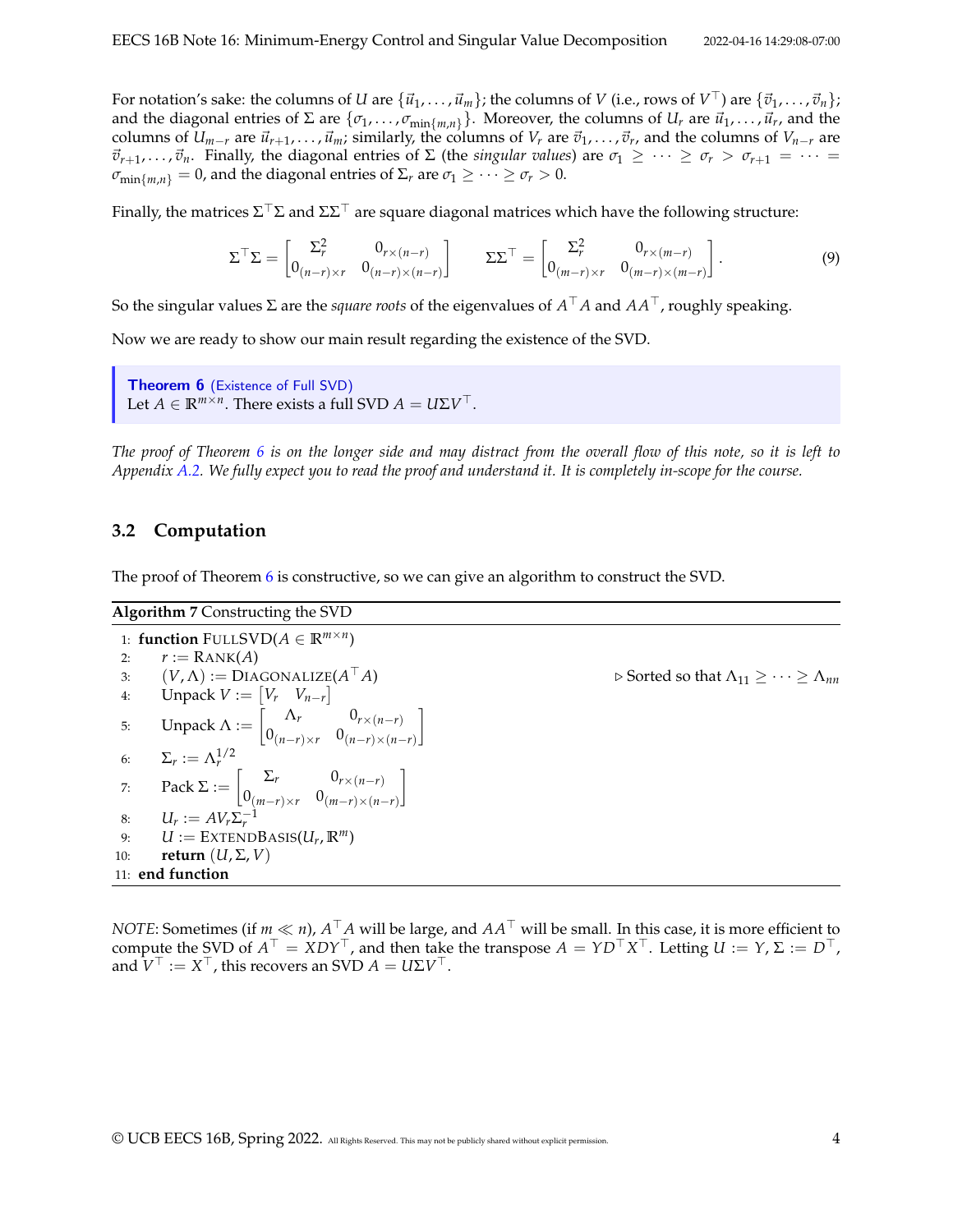### <span id="page-4-0"></span>**4 Singular Value Decomposition: Alternate Forms**

### **4.1 Compact SVD**

Earlier, we gave a way to find the full SVD, i.e., the decomposition

$$
A = \begin{bmatrix} U_r & U_{m-r} \end{bmatrix} \begin{bmatrix} \Sigma_r & 0_{r \times (n-r)} \\ 0_{(m-r) \times r} & 0_{(m-r) \times (n-r)} \end{bmatrix} \begin{bmatrix} V_r^\top \\ V_{n-r}^\top \end{bmatrix} . \tag{10}
$$

But this decomposition seems a bit wasteful. Not only are we storing many zeros in  $\Sigma$ , we are also storing eigenvectors in  $U_{m-r}$  and  $V_{n-r}$  that never get used, because they match up with coefficients 0 in  $\Sigma$ . To figure out how to remove this inefficiency, we may try to *use the block matrix structure* to simplify the matrix product.

$$
A = U\Sigma V^{\top}
$$
\n<sup>(11)</sup>

$$
= \begin{bmatrix} U_r & U_{m-r} \end{bmatrix} \begin{bmatrix} \Sigma_r & 0_{r \times (n-r)} \\ 0_{(m-r) \times r} & 0_{(m-r) \times (n-r)} \end{bmatrix} \begin{bmatrix} V_r^\top \\ V_{n-r}^\top \end{bmatrix}
$$
(12)

$$
= [U_r \quad U_{m-r}] \begin{bmatrix} \Sigma_r V_r^{\top} \\ 0_{(m-r)\times n} \end{bmatrix}
$$
 (13)

$$
= U_r \Sigma_r V_r^\top + U_{m-r} 0_{(m-r)\times n} \tag{14}
$$

$$
=U_r\Sigma_rV_r^{\top}.
$$
\n<sup>(15)</sup>

It turns out that we only need the reduced matrices (*U<sup>r</sup>* , Σ*<sup>r</sup>* , *Vr*) to fully capture *A*. This decomposition is called the *compact SVD*, and we now give a definition, existence theorem, and algorithm.

Definition 8 (Compact SVD) Let  $A \in \mathbb{R}^{m \times n}$  have rank  $r \leq \min\{m, n\}$ . A *compact SVD* of A is a decomposition

$$
A = U_r \Sigma_r V_r^\top \tag{16}
$$

where

- (I)  $U_r \in \mathbb{R}^{m \times r}$  is a matrix of *left singular vectors*;
- (II)  $V_r \in \mathbb{R}^{n \times r}$  is a matrix of *right singular vectors*;
- (III) Σ*<sup>r</sup>* is a square diagonal matrix of *singular values*, with positive diagonal entries;

such that the following holds:

- (i)  $U_r$  is a matrix whose columns are orthonormal eigenvectors of  $AA^\top$  corresponding to nonzero eigenvalues of *AA*⊤;
- (ii)  $V_r$  is a matrix whose columns are orthonormal eigenvectors of  $A^{\top}A$  corresponding to nonzero eigenvalues of *A* <sup>⊤</sup>*A*;
- (iii)  $\Sigma_r^2$  is the matrix of nonzero eigenvalues of  $AA^\top$  and  $A^\top A$ ;

$$
(iv) Col(U_r) = Col(A);
$$

(v)  $\text{Col}(V_r) = \text{Col}(A^{\top});$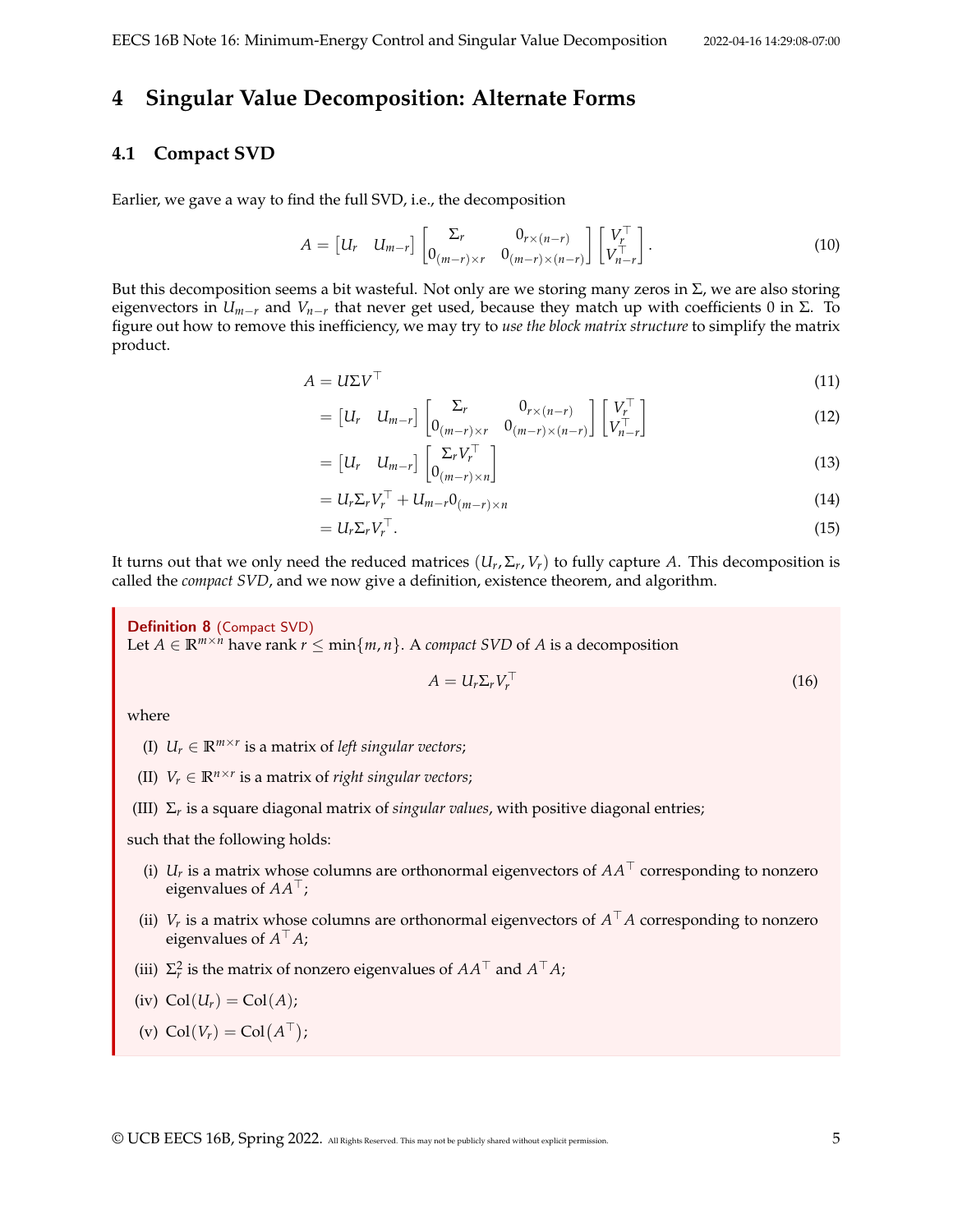Theorem 9 (Existence of Compact SVD) Let  $A \in \mathbb{R}^{m \times n}$  have rank  $r \leq \min\{m, n\}$ . There exists a compact SVD  $A = U_r \Sigma_r V_r^{\top}$ .

**Algorithm 10** Constructing the Compact SVD

1: **function** COMPACTSVD $(A \in \mathbb{R}^{m \times n})$ 2:  $r := \text{RANK}(A)$ 3:  $(V, \Lambda) := \text{DIAGONALIZE}(A^{\top}A)$ <sup>⊤</sup>*A*) ▷ Sorted so that Λ<sup>11</sup> ≥ · · · ≥ Λ*nn* 4: Unpack  $V := \begin{bmatrix} V_r & V_{n-r} \end{bmatrix}$ 5: Unpack  $\Lambda := \begin{bmatrix} \Lambda_r & 0_{r \times (n-r)} \ 0 & 0 & 0 \end{bmatrix}$  $0_{(n-r)\times r}$   $0_{(n-r)\times(n-r)}$ 1 6:  $\Sigma_r := \Lambda_r^{1/2}$ 7:  $U_r := AV_r \Sigma_r^{-1}$ 8: **return**  $(U_r, \Sigma_r, V_r)$ 9: **end function**

### **4.2 Outer Product Form of SVD**

We are still being marginally wasteful with the compact SVD. In particular,  $\Sigma_r$  is diagonal, so we only need to store *r* entries, not *r*<sup>2</sup> for the whole matrix. To reduce our consumption, let us *use the diagonal structure of*  $\Sigma_r$  to simplify our matrix product:

$$
A = U_r \Sigma_r V_r^\top \tag{17}
$$

$$
= \begin{bmatrix} \vec{u}_1 & \cdots & \vec{u}_r \end{bmatrix} \begin{bmatrix} \sigma_1 & & & \\ & \ddots & & \\ & & \sigma_r \end{bmatrix} \begin{bmatrix} \vec{v}_1^{\top} \\ \vdots \\ \vec{v}_r^{\top} \end{bmatrix} \tag{18}
$$

$$
= \begin{bmatrix} \vec{u}_1 & \cdots & \vec{u}_r \end{bmatrix} \begin{bmatrix} \sigma_1 \vec{v}_1^{\top} \\ \vdots \\ \sigma_r \vec{v}_r^{\top} \end{bmatrix}
$$
 (19)

$$
=\sum_{i=1}^r \sigma_i \vec{u}_i \vec{v}_i^{\top}.
$$
\n(20)

Writing *A* as the sum of rank-1 matrices, i.e., the outer products  $\vec{u}_i \vec{v}_i^{\top}$ , is called the *outer product form of the SVD*. This representation is maximally space-saving, since there are no more redundant entries in any matrix or vector to store. (This also hints at a way to do data compression – it tells us that we can mostly have the same data but save memory by throwing away rank-1 matrices with small *σ* – but more on that in the next note).

Definition 11 (Outer Product Form of SVD) Let *A* ∈  $\mathbb{R}^{m \times n}$  have rank *r* ≤ min{*m*, *n*}. An *outer product form of an SVD* of *A* is a decomposition

$$
A = \sum_{i=1}^{r} \sigma_i \vec{u}_i \vec{v}_i^{\top}
$$
 (21)

where

(I)  $\{\vec{u}_1, \ldots, \vec{u}_r\} \subset \mathbb{R}^m$  is a set of *left singular vectors*;

(II)  $\{\vec{v}_1, \dots, \vec{v}_r\} \subset \mathbb{R}^n$  is a set of *right singular vectors*;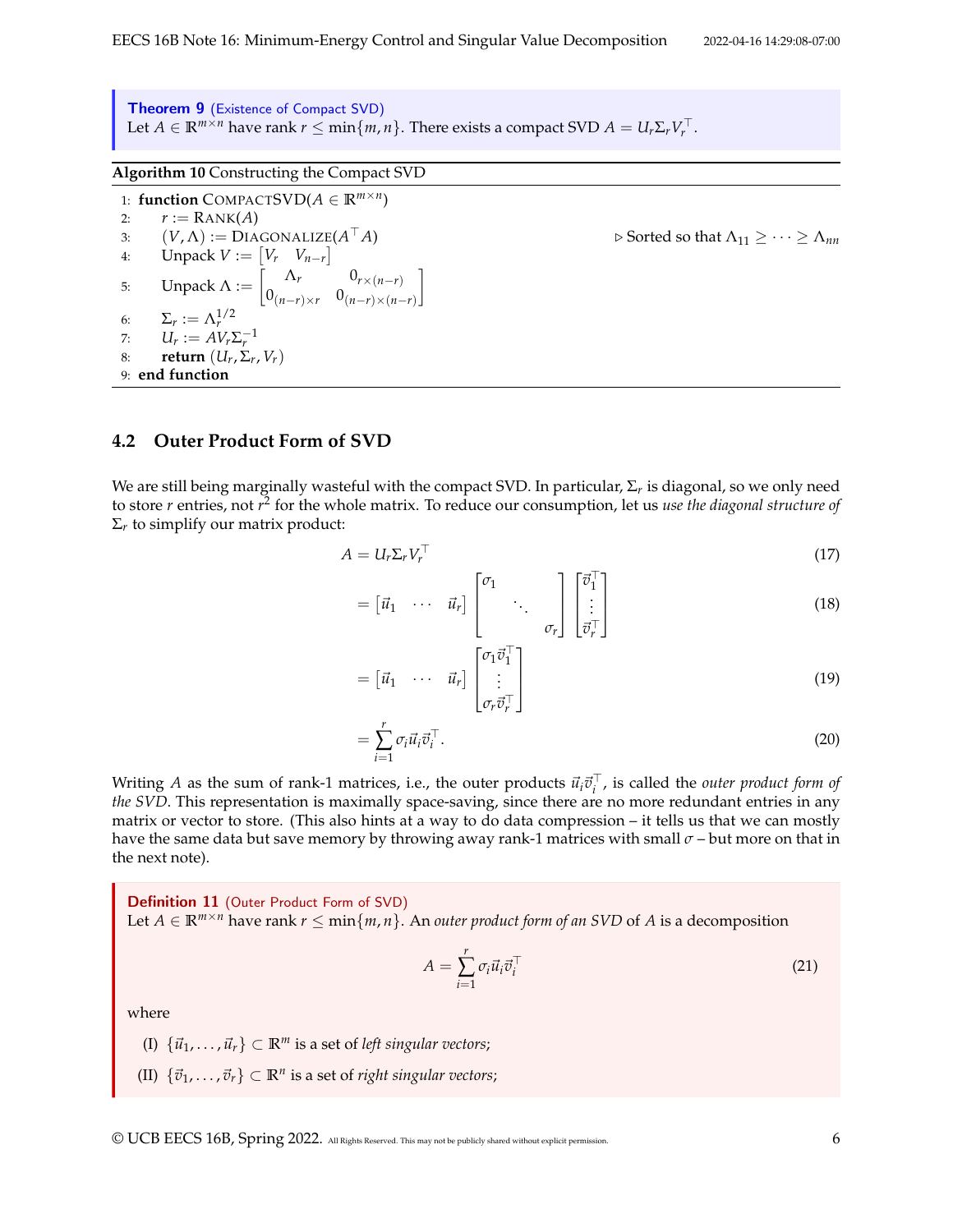(III)  $\sigma_1, \ldots, \sigma_r > 0$  are positive scalars, i.e., *singular values*;

such that the following holds:

- (i)  $\vec{u}_1, \ldots, \vec{u}_r$  are orthonormal eigenvectors of  $AA^\top$  corresponding to nonzero eigenvalues of  $AA^\top$ ;
- (ii)  $\vec{v}_1, \ldots, \vec{v}_r$  are orthonormal eigenvectors of  $A^\top A$  corresponding to nonzero eigenvalues of  $A^\top A$ ;
- (iii)  $\sigma_1^2$ , . . . ,  $\sigma_r^2$  are the nonzero eigenvalues of  $AA^\top$  and  $A^\top A$ , in descending order;
- (iv)  $\text{Span}(\vec{u}_1, \ldots, \vec{u}_r) = \text{Col}(A)$ ;
- (v)  $\text{Span}(\vec{v}_1, \ldots, \vec{v}_r) = \text{Col}(A^{\top}).$

Theorem 12 (Existence of Outer Product Form of SVD) Let  $A \in \mathbb{R}^{m \times n}$  have rank  $r \leq \min\{m, n\}$ . There exists an outer product form of the SVD  $A =$  $\sum_{i=1}^r \sigma_i \vec{u}_i \vec{v}_i^{\top}$ .

**Algorithm 13** Constructing the Outer Product Form of SVD

1: **function** OUTERPRODUCTSVD(*A* ∈ **R***m*×*<sup>n</sup>* ) 2:  $r := \text{RANK}(A)$ 3:  $(V, \Lambda) := \text{DIAGONALIZE}(A^{\top}A)$  $\rhd$  Sorted so that  $Λ_{11} ≥ ⋯ ≥ Λ_{nn}$ 4: Unpack  $V := [\vec{v}_1 \quad \cdots \quad \vec{v}_n]$ 5: Unpack  $\Lambda := \begin{bmatrix} \Lambda_r & 0_{r \times (n-r)} \ 0 & 0 & 0 \end{bmatrix}$  $0_{(n-r)\times r}$   $0_{(n-r)\times(n-r)}$ 1 6: Unpack  $\Lambda_r :=$  $\lceil$  $\Big\}$ *λ*1 . . . *λr* 1  $\overline{\phantom{a}}$ 7: **for**  $i \in \{1, \ldots, r\}$  do 8:  $\sigma_i := \sqrt{\lambda_i}$ 9:  $\vec{u}_i := \frac{A \vec{v}_i}{\sigma_i}$ *σi* 10: **end for** 11: **return**  $({\vec{u}_1, ..., \vec{u}_r}, {\vec{v}_1, ..., \vec{v}_r}, {\vec{v}_1, ..., \vec{v}_r})$ 12: **end function**

These new representations are theoretically useful (as in, they help us prove things), and also useful in practical applications (to save memory and computation).

### **5 Singular Value Decomposition: Uniqueness**

We now deal with the question of uniqueness – that is, *to what degree is an SVD of a given matrix unique, if at all*. The answer to this question is difficult and tedious to formalize in general. To begin with, any matrix that "looks" like an SVD is actually an SVD.

<span id="page-6-0"></span>Theorem 14 Let  $X \in \mathbb{R}^{m \times m}$  and  $Y \in \mathbb{R}^{n \times n}$  be square orthonormal matrices. Let  $D \in \mathbb{R}^{m \times n}$  be diagonal and have non-negative diagonal entries which are sorted in non-increasing order. Let *A* := *XDY*⊤. Then  $A = XDY^{\top}$  is an SVD of *A*.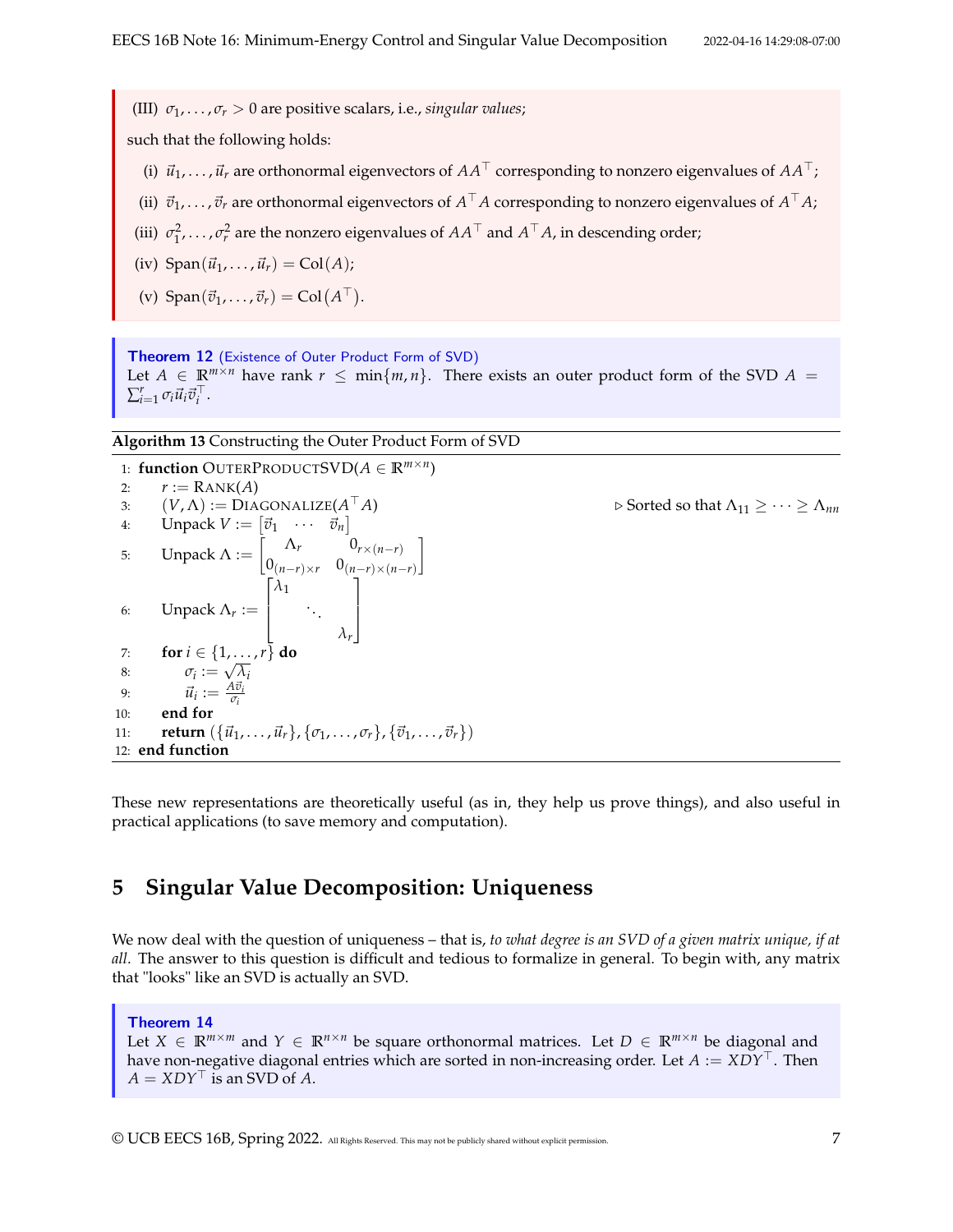This basically means that given a decomposition of *A* into factors that look like the factors of an SVD, we can more or less read off the linear algebraic properties of this matrix, at least those that are detailed in the definition of the [Full SVD.](#page-2-2)

While useful, this theorem has unfortunate implications for uniqueness. This implies that, in our SVD construction algorithm, any basis of Null(A) and Null( $A^{\top}$ ) can be used to construct  $U_{m-r}$  and  $V_{n-r}$ , for instance. And if two eigenvalues of  $A^{\top}A$  are equal, say  $\lambda$ , (even if  $\lambda \neq 0$ ) then picking any pair of eigenvectors  $\vec{v}_i$ ,  $\vec{v}_j$  that span the corresponding eigenspace Null  $(A^T A - \lambda I)$  in the construction still leads to a valid SVD. Overall, there are a lot of degrees of freedom in the construction of the SVD, and so we should expect there to usually be infinitely many SVDs.

However, the ambiguity in choosing  $U_{m-r}$  and  $V_{n-r}$  does not exist for the compact SVD. And without repeated eigenvalues of *A* <sup>⊤</sup>*A*, we do not need to deal with arbitrariness in the eigenspace basis (since all eigenspaces are 1-dimensional), except up to sign. This yields the following theorem.

Theorem 15 (Uniqueness of Compact SVD Without Repeated Singular Values) Let  $A \in \mathbb{R}^{m \times n}$  have rank  $r \leq \min\{m, n\}$  and no repeated nonzero singular values. Then the compact SVD of *A* is unique up to the signs of the  $\vec{v}_i$ , i.e., there are 2<sup>*r*</sup> possible compact SVDs of *A*, one for each choice of sign for  $\vec{v}_i$ ,  $i \in \{1, \ldots, r\}$ .

Finally, if *A* is square and symmetric, then it is orthonormally diagonalizable, i.e., we may write  $A =$ *V*Λ*V* <sup>⊤</sup> where *V* is square orthonormal and Λ is square diagonal. If the diagonal of Λ is non-negative then Theorem [14](#page-6-0) tells us that  $A = V\Lambda V^{\top}$  is a diagonalization of  $\overline{A}$ , i.e.,  $(U,\Sigma,V) = (V,\Lambda,V)$ , after permutation of entries of Λ and columns of *V* to arrange the diagonal entries of Λ in non-increasing order. Of course, the diagonal of Λ may have negative entries; in this case, we can make the corresponding column of *V* swap sign, so that *V*Λ remains the same, but now Λ has all non-negative entries. Stated more formally, we have the following theorem.

Theorem 16 (Relationship between SVD and Orthonormal Diagonalization) Let  $A \in \mathbb{R}^{n \times n}$  be a square symmetric matrix with orthonormal diagonalization  $A = V \Lambda V^{\top}$ . Define the matrices  $\Sigma \in \mathbb{R}^{n \times n}$  and  $U \in \mathbb{R}^{n \times n}$  by

$$
\Sigma = \begin{bmatrix} \sigma_1 & & \\ & \ddots & \\ & & \sigma_n \end{bmatrix} \quad \text{where} \quad \sigma_i = |\lambda_i| \tag{22}
$$

 $U = \begin{bmatrix} \vec{u}_1 & \cdots & \vec{u}_n \end{bmatrix}$  where  $\vec{u}_i = \text{sign}(\lambda_i) \vec{v}_i$ (23)

where in this case only, we define sign(0) = 1. After sorting the diagonal entries of  $\Sigma$  in non-increasing order (simultaneously sorting the corresponding columns of *U* and *V*), we have that  $A = U\Sigma V^{\top}$  is an SVD of *A*.

# <span id="page-7-0"></span>**6 Singular Value Decomposition: Geometric Properties**

Let  $A = U\Sigma V^{\top}$  be the SVD of some matrix  $A \in \mathbb{R}^{m \times n}$ .

Recall from [Note 13](https://www.eecs16b.org/notes/sp22/note13.pdf) that for any vector  $\vec{x}$  and any orthogonal matrix *U* that  $||U\vec{x}|| = ||\vec{x}||$ . Thus we can interpret multiplication by an orthonormal matrix as a combination of operations that don't change length, such as rotations and reflections.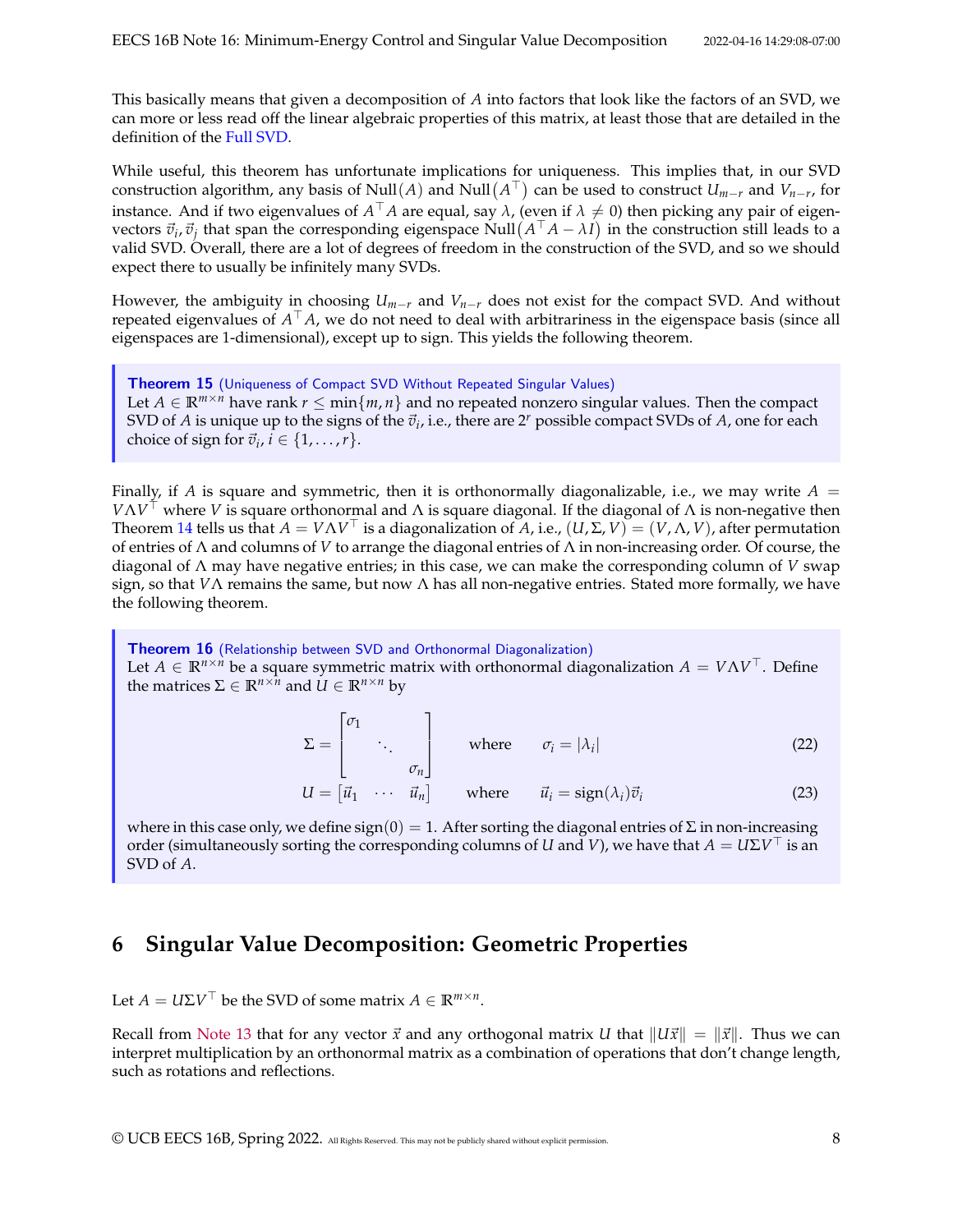Since  $\Sigma_r$  is diagonal with entries  $\sigma_1,\ldots,\sigma_r$ , multiplying a vector by  $\Sigma$  stretches the first entry of the vector by  $\sigma_1$ , the second entry by  $\sigma_2$ , and so on.

Combining these observations, we interpret  $A\vec{x}$  as the composition of three operations:

- 1.  $V^{\top} \vec{x}$  which rotates  $\vec{x}$  without changing its length.
- 2.  $\Sigma V^\top \vec{x}$  which stretches the resulting vector along each axis with the corresponding singular value,
- 3. *U*Σ*V* <sup>⊤</sup>⃗*x* which again rotates the resulting vector without changing its length.

The following figure illustrates these three operations moving from the right to the left.



Here as usual  $\vec{e}_1$ ,  $\vec{e}_2$  are the first and second standard basis vectors.

The geometric interpretation above reveals that  $\sigma_1$  is the largest amplification factor a vector can experience upon multiplication by *A*. More specifically, if  $\|\vec{x}\| \leq 1$  then  $\|A\vec{x}\| \leq \sigma_1$ . We achieve equality at  $\vec{x} = \vec{v}_1$ , because then

$$
||A\vec{x}|| = ||U\Sigma V^{\top}\vec{v}_1|| = ||U\Sigma \vec{e}_1|| = ||\sigma_1 U \vec{e}_1|| = ||\sigma_1 \vec{u}_1|| = \sigma_1 ||\vec{u}_1|| = \sigma_1.
$$
 (24)

### <span id="page-8-0"></span>**7 Moore-Penrose Pseudoinverse**

Now that we have the SVD, we may use it to define a *pseudoinverse*, i.e., an object which has some of the properties of an inverse, but is defined for non-invertible matrices. This will help us solve least-squares and least-norm problems.

Definition 17 (Moore-Penrose Psuedoinverse) Suppose  $A \in \mathbb{R}^{m \times n}$  has rank  $r \le \min\{m, n\}$ . Let  $A = U\Sigma V^{\top}$  be an SVD of A. The *Moore-Penrose pseudoinverse* of *A* is a matrix  $A^{\dagger} \in \mathbb{R}^{n \times m}$  given by

$$
A^{\dagger} := V\Sigma^{\dagger}U^{\top} \qquad \text{where} \qquad \Sigma^{\dagger} = \begin{bmatrix} \Sigma_r & 0_{r \times (n-r)} \\ 0_{(m-r) \times r} & 0_{(m-r) \times (n-r)} \end{bmatrix}^{\dagger} = \begin{bmatrix} \Sigma_r^{-1} & 0_{r \times (m-r)} \\ 0_{(n-r) \times r} & 0_{(n-r) \times (m-r)} \end{bmatrix}.
$$
 (25)

Since  $\Sigma_r$  is a diagonal matrix ordered in non-increasing order,  $\Sigma_r^{-1}$  is a diagonal matrix ordered in nondecreasing order. Thus *V*Σ †*U*<sup>⊤</sup> is not an SVD of *A* † , but one can sort the diagonal entries of Σ † and the corresponding columns of *U* and *V* in order to make it an SVD of *A* † .

We can also compactify this pseudoinverse, using the same derivation as that of the compact SVD.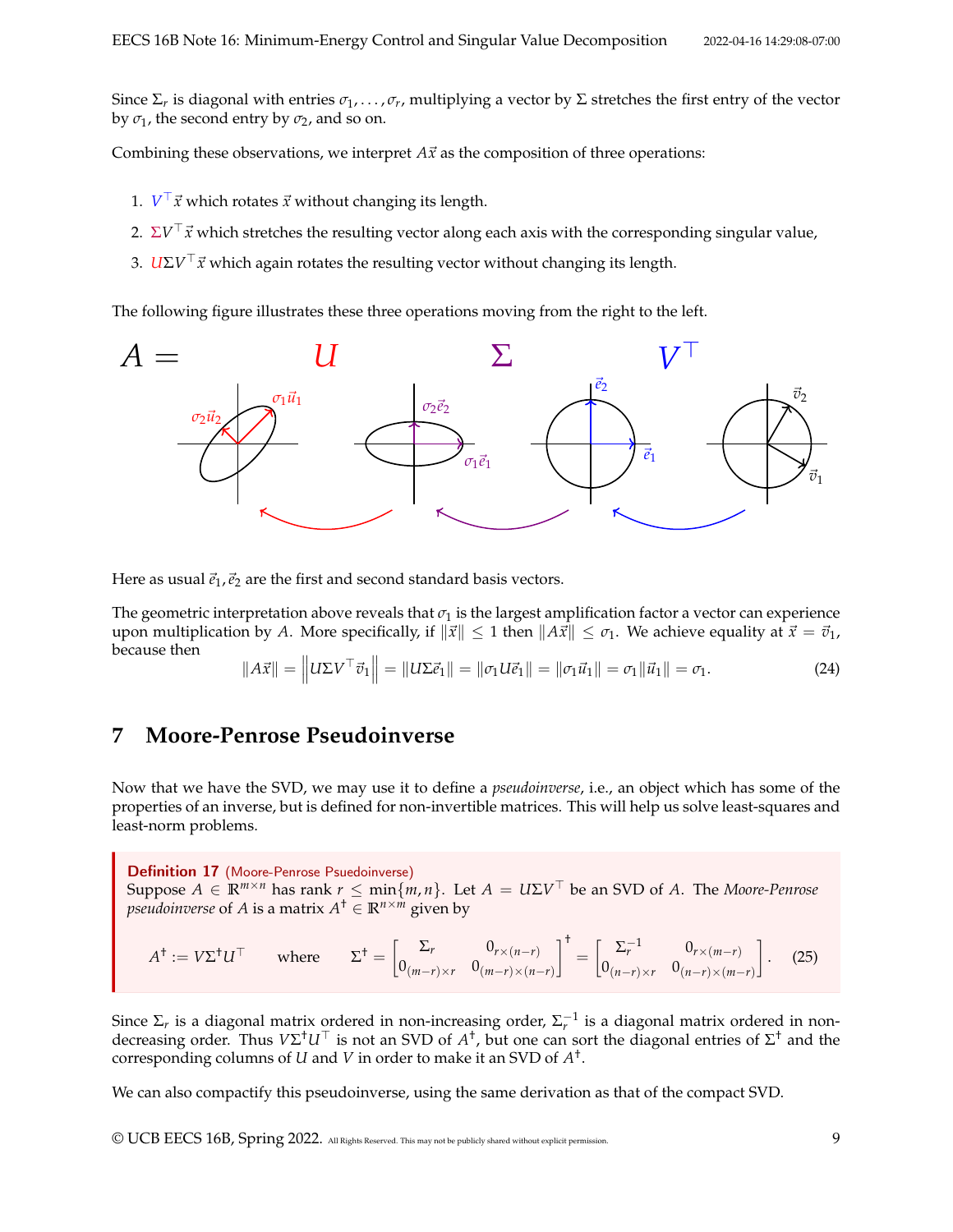Proposition 18 (Compact Moore-Penrose Pseudoinverse) Suppose  $A \in \mathbb{R}^{m \times n}$  has rank  $r \le \min\{m, n\}$ . Let  $A = U_r \Sigma_r V_r^\top$  be a compact SVD of *A*. Then *A*'s pseudoinverse  $A^{\dagger} \in \mathbb{R}^{n \times m}$  can be expressed in terms of the compact SVD as

$$
A^{\dagger} = V_r \Sigma_r^{-1} U_r^{\top}.
$$
\n<sup>(26)</sup>

We also have some simple identities of the pseudoinverse.

<span id="page-9-0"></span>Proposition 19 (Pseudoinverse Identities)

- (i) If *A* is invertible, i.e.,  $A^{-1}$  exists, then  $A^{\dagger} = A^{-1}$  (inverse is pseudoinverse);
- (ii)  $(A^{\dagger})^{\dagger} = A$  (taking pseudoinverse twice does nothing);
- (iii)  $(A^{\top})^{\dagger} = (A^{\dagger})^{\top}$  (pseudoinverse commutes with transpose);
- (iv) For  $\alpha \neq 0$ ,  $(\alpha A)^{\dagger} = \alpha^{-1} A^{\dagger}$  (scalar distributivity);
- (v)  $AA^{\dagger}A = A$  (weak left inverse property);
- (vi)  $A^{\dagger}AA^{\dagger} = A^{\dagger}$  (weak right inverse property);
- (vii)  $AA^{\dagger} = U_r U_r^{\top} (AA^{\dagger} \text{ is projection onto } \text{Col}(A));$
- (viii)  $A^{\dagger}A = V_r V_r^{\top}$  ( $A^{\dagger}A$  is projection onto  $\text{Col}(A^{\top})$ ).

Note that all these properties hold for the regular inverse, as well.

**Concept Check:** Prove Proposition [19.](#page-9-0) The proofs should entirely be writing out *A* and *A* † in terms of the SVD of *A*, then simplifying the given expression as much as possible.

Now we can get onto our main theorem of the pseudoinverse, which is one of many reasons we should care about it.

<span id="page-9-2"></span>Theorem 20 (Pseudoinverse Solves Least-Norm Least-Squares) Let  $A \in \mathbb{R}^{m \times n}$  $A \in \mathbb{R}^{m \times n}$  $A \in \mathbb{R}^{m \times n}$  have rank  $r \le \min\{m, n\}$ , and let  $\vec{b} \in \mathbb{R}^m$ . Let *S* be the set of least squares solutions:<sup>*a*</sup>

> $S := \text{argmin}$ ⃗*z*∈**R***<sup>n</sup>*  $\left\| A\vec{z} - \vec{b} \right\|$ 2 .  $(27)$

The solution of the optimization problem

 $\min_{\vec{x} \in S} \|\vec{x}\|^2$ 

(28)

is unique and given by  $\vec{x}^{\star} = A^{\dagger} \vec{b}$ .

<span id="page-9-1"></span> $^a$ Note that even though  $\text{proj}_{\text{Col}(A)}\left(\vec{b}\right)$  is unique, the  $\vec{z}$  such that  $A\vec{z}=\text{proj}_{\text{Col}(A)}\left(\vec{b}\right)$  is not necessarily unique, so this set  $S$ may have more than one element.

*The proof of Theorem [20](#page-9-2) is on the longer side and may distract from the overall flow of this note, so it is left to Appendix [B.1.](#page-19-0) We fully expect you to read the proof and understand it. It is completely in-scope for the course.*

Now this theorem seems a little abstract, but it has corollaries which are grounded in solving the leastsquares and least-norm problems we are familiar with.

© UCB EECS 16B, Spring 2022. All Rights Reserved. This may not be publicly shared without explicit permission. 10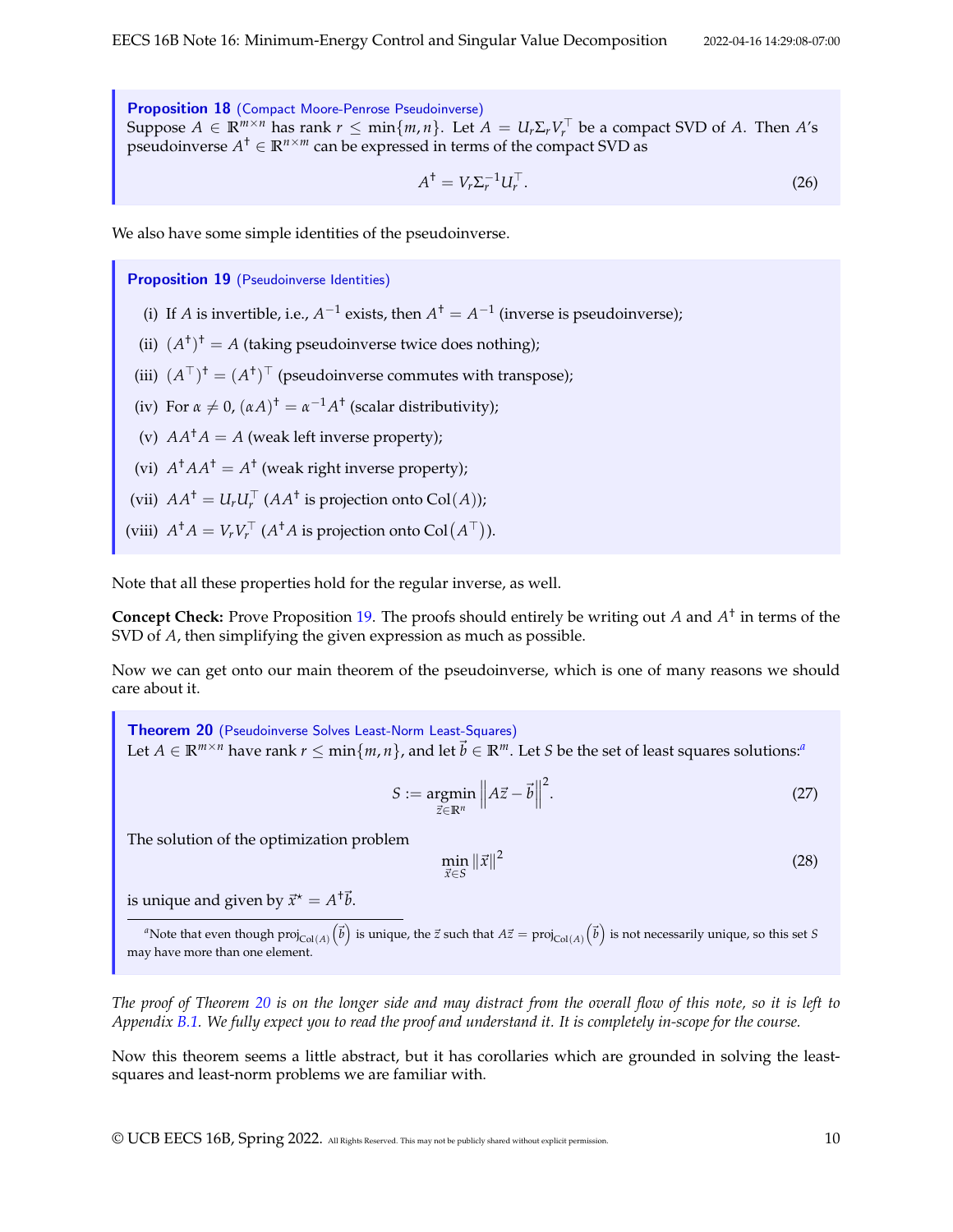Corollary 21 (Pseudoinverse Solves Least-Squares) Let *A* ∈  $\mathbb{R}^{m \times n}$  with *m*  $\geq n$  have full column rank, and let  $\vec{b} \in \mathbb{R}^m$ .

(i) The solution to the least-squares problem

$$
\min_{\vec{x} \in \mathbb{R}^n} \left\| A\vec{x} - \vec{b} \right\|^2 \tag{29}
$$

is given by  $\vec{x}_{\text{LS}}^{\star} = A^{\dagger} \vec{b}$ .

(ii) The pseudoinverse  $A^{\dagger}$  has the formula  $A^{\dagger} = (A^{\top}A)^{-1}A^{\top}$ .

*Proof.* Using the notation of Theorem [20,](#page-9-2) if *A* has full column rank then *S* has exactly one element, which is the least squares solution  $\vec{x}_{\text{LS}}^* = (A^\top A)^{-1}A^\top \vec{b}$ . Hence  $A^\dagger = (A^\top A)^{-1}A^\top$  as desired.  $\Box$ 

Corollary 22 (Pseudoinverse Solves Least-Norm) Let *A* ∈  $\mathbb{R}^{m \times n}$  with *m*  $\leq$  *n* have full row rank, and let  $\vec{b} \in \mathbb{R}^m$ .

(i) The solution to the least-norm problem

$$
\min_{\vec{x} \in \mathbb{R}^n} \quad \|\vec{x}\|^2 \tag{30}
$$

$$
\text{s.t.} \quad A\vec{x} = \vec{b} \tag{31}
$$

is given by  $\vec{x}_{\text{LN}}^{\star} = A^{\dagger} \vec{b}$ .

(ii) The pseudoinverse  $A^{\dagger}$  has the formula  $A^{\dagger} = A^{\top} (A A^{\top})^{-1}$ .

*Proof.* Using the notation of Theorem [20,](#page-9-2) if *A* has full row rank then *S* has infinitely many elements  $\vec{x}$  such that  $\left\| A\vec{x} - \vec{b} \right\| = 0$ , i.e.,  $A\vec{x} = \vec{b}$ . To show that  $A^{\dagger} = A^{\top} (AA^{\top})^{-1}$ , we compute

$$
A^{\top} (AA^{\top})^{-1} = (U\Sigma V^{\top})^{\top} ((U\Sigma V^{\top}) (U\Sigma V^{\top})^{\top})^{-1}
$$
\n(32)

$$
= V\Sigma^\top U^\top \left( U\Sigma V^\top V \Sigma^\top U^\top \right)^{-1} \tag{33}
$$

$$
= V\Sigma^\top U^\top U \left(\Sigma \Sigma^\top\right)^{-1} U^\top \tag{34}
$$

$$
= V\Sigma^{\top} \left( \Sigma \Sigma^{\top} \right)^{-1} U^{\top}
$$
\n(35)

$$
= V\Sigma^{\dagger}U^{\top}
$$
 (36)

$$
=A^{\dagger}
$$
 (37)

as desired.

 $\Box$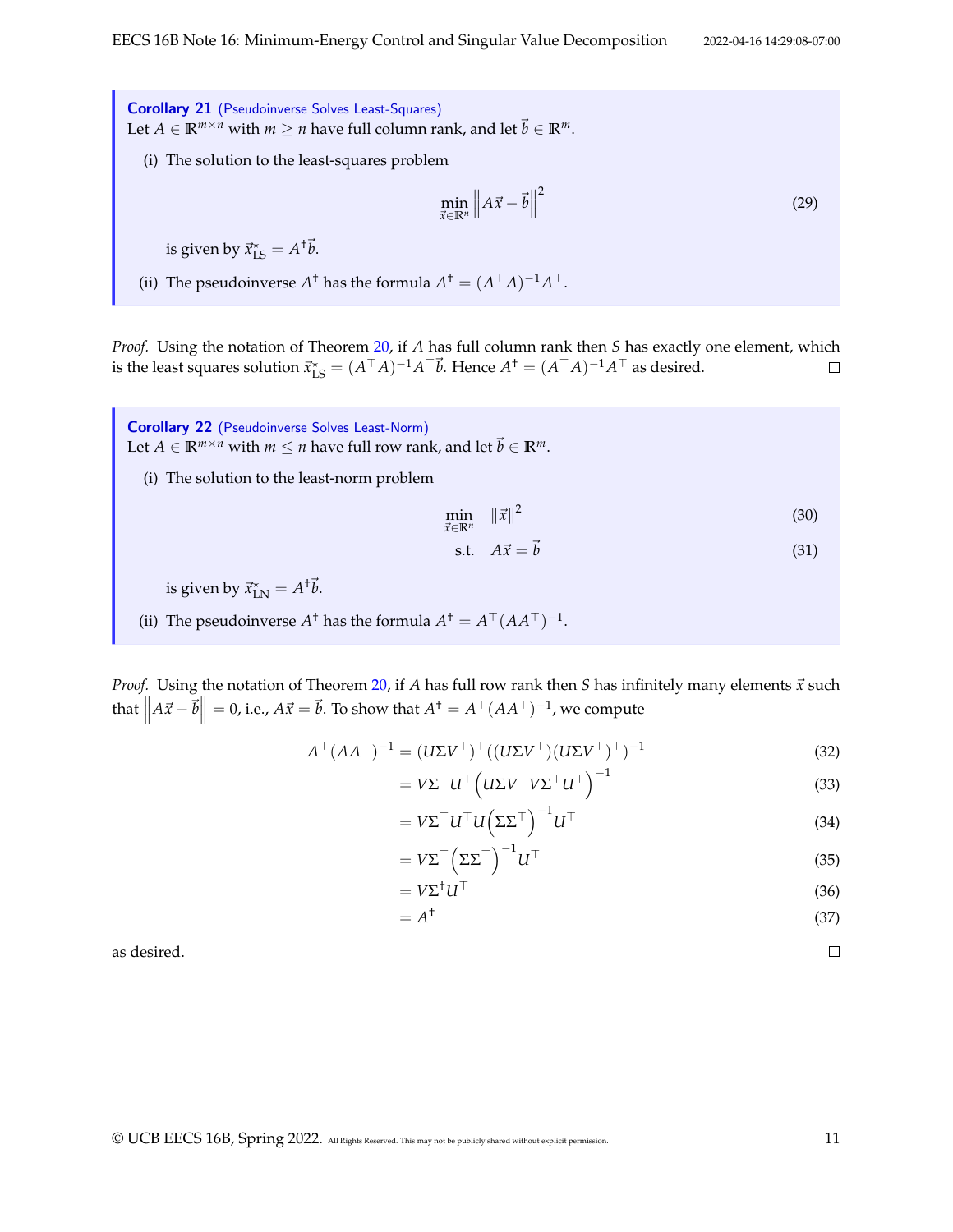### **8 Examples**

#### **8.1 Example SVD Interpretation**

Suppose we have an  $m \times n$  matrix *A*, of rank *r*, that contains the ratings of *m* viewers for *n* movies. Write

$$
A = U\Sigma V^{\top} = \sum_{i=1}^{r} \sigma_i \vec{u}_i \vec{v}_i^{\top}.
$$
\n(38)

We can interpret each rank 1 matrix  $\sigma_i \vec{u}_i \vec{v}_i^\top$  to be due to a particular attribute, e.g., comedy, action, sci-fi, or romance content. Then  $\sigma_i$  determines how strongly the ratings depend on the *i*<sup>th</sup> attribute; the entries of  $\vec{v}_i^{\top}$ score each movie with respect to this attribute, and the entries of  $\vec{u}_i$  evaluate how much each viewer cares about this particular attribute. Interestingly, the  $(r + 1)$ <sup>th</sup> attributes onwards don't influence the ratings, according to our analysis.

#### **8.2 Numerical Example 1**

Let's find the SVD for

$$
A = \begin{bmatrix} 4 & 4 \\ -3 & 3 \end{bmatrix}.
$$
 (39)

We find the SVD for  $A^\top$  first and then take the transpose. We calculate

$$
(AT)T(AT) = AAT = \begin{bmatrix} 4 & 4 \\ -3 & 3 \end{bmatrix} \begin{bmatrix} 4 & -3 \\ 4 & 3 \end{bmatrix} = \begin{bmatrix} 32 & 0 \\ 0 & 18 \end{bmatrix}.
$$
 (40)

This happens to be diagonal, so we can read off the eigenvalues:

$$
\lambda_1 = 32 \qquad \lambda_2 = 18 \tag{41}
$$

We can select the orthonormal eigenvectors:

$$
\vec{u}_1 = \begin{bmatrix} 1 \\ 0 \end{bmatrix} \qquad \vec{u}_2 = \begin{bmatrix} 0 \\ 1 \end{bmatrix} . \tag{42}
$$

The singular values are

$$
\sigma_1 = \sqrt{\lambda_1} = \sqrt{32} = 4\sqrt{2} \qquad \sigma_2 = \sqrt{\lambda_2} = \sqrt{18} = 3\sqrt{2}.
$$
 (43)

Then to find  $\vec{v}_1$ ,  $\vec{v}_2$ , we do

$$
\vec{v}_1 = \frac{A^\top \vec{u}_1}{\sigma_1} = \frac{1}{4\sqrt{2}} \begin{bmatrix} 4\\4 \end{bmatrix} = \begin{bmatrix} 1/\sqrt{2} \\ 1/\sqrt{2} \end{bmatrix} \tag{44}
$$

$$
\vec{v}_2 = \frac{A^\top \vec{u}_2}{\sigma_2} = \frac{1}{3\sqrt{2}} \begin{bmatrix} -3\\3 \end{bmatrix} = \begin{bmatrix} -1/\sqrt{2} \\ 1/\sqrt{2} \end{bmatrix} . \tag{45}
$$

Thus our SVD is

$$
A = U\Sigma V^{\top} = \begin{bmatrix} 1 & 0 \\ 0 & 1 \end{bmatrix} \begin{bmatrix} 4\sqrt{2} & 0 \\ 0 & 3\sqrt{2} \end{bmatrix} \begin{bmatrix} 1/\sqrt{2} & 1/\sqrt{2} \\ -1/\sqrt{2} & 1/\sqrt{2} \end{bmatrix}.
$$
 (46)

Note that we can change the signs of  $\vec{u}_1$ ,  $\vec{u}_2$  and they are still orthonormal eigenvectors, and produce a valid SVD. However, changing the sign of  $\vec{u}_i$  requires us to change the sign of  $\vec{v}_i = A^\top \vec{u}_i$ , so therefore the product of  $\vec{u}_i \vec{v}_i^{\top}$  remains unchanged.

Another source of non-uniqueness arises when we have repeated singular values, as seen in the next example.

© UCB EECS 16B, Spring 2022. All Rights Reserved. This may not be publicly shared without explicit permission. 12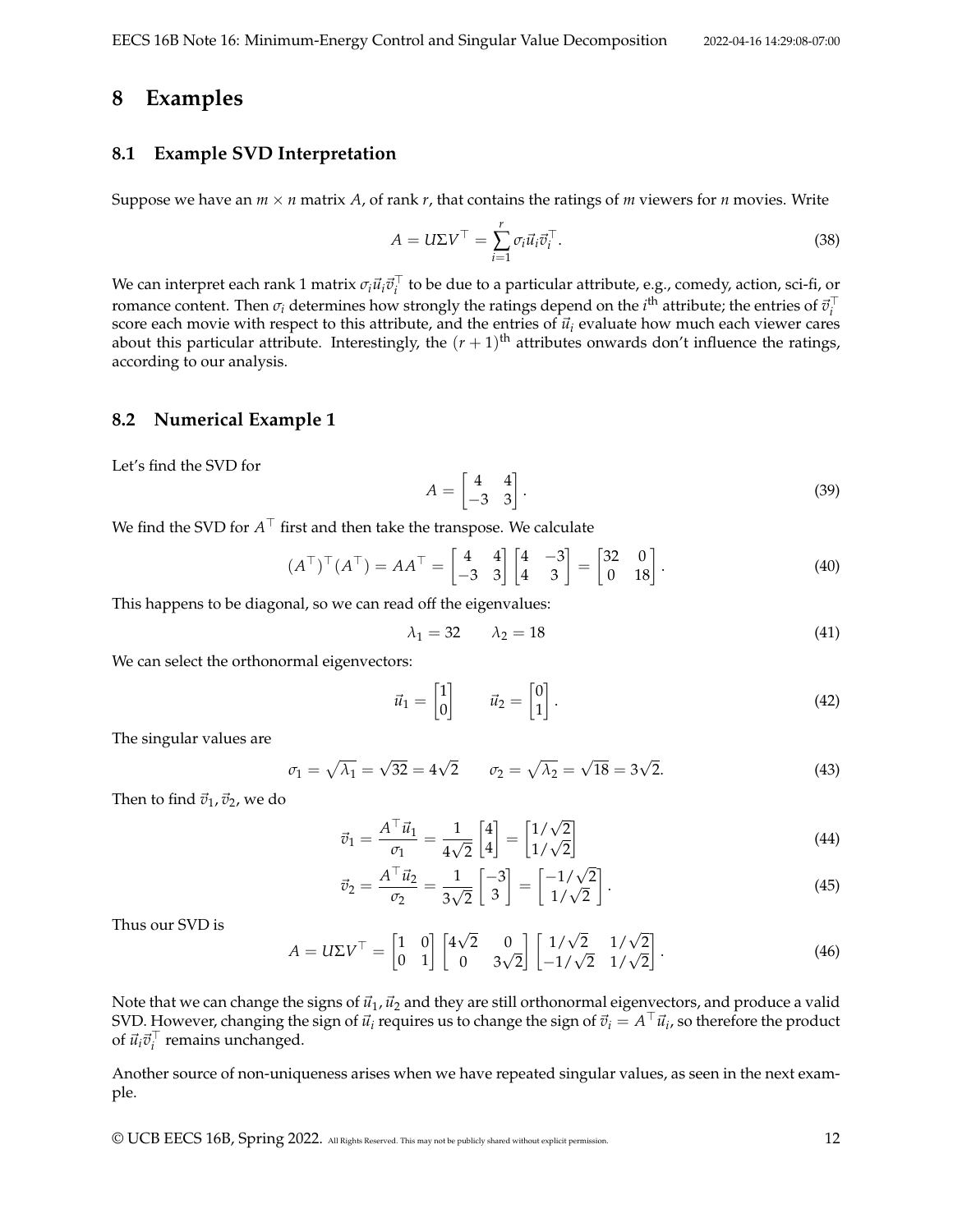#### **8.3 Numerical Example 2.**

We want to find an SVD for

$$
A = \begin{bmatrix} 1 & 0 \\ 0 & -1 \end{bmatrix}.
$$
 (47)

Again, we find the SVD for  $A^\top$  and then take the transpose. Note that  $AA^\top=I_2$ , which has repeated eigenvalues at  $\lambda_1 = \lambda_2 = 1$ . In particular, *any* pair of orthonormal vectors is a set of orthonormal eigenvectors for *I*<sub>2</sub> =  $AA^{\top}$ . We can parameterize all such pairs as

$$
\vec{u}_1 = \begin{bmatrix} \cos(\theta) \\ \sin(\theta) \end{bmatrix} \qquad \vec{u}_2 = \begin{bmatrix} -\sin(\theta) \\ \cos(\theta) \end{bmatrix} \tag{48}
$$

where  $\theta$  is a free parameter. Since  $\sigma_1 = \sigma_2 = 1$ , we obtain

$$
\vec{v}_1 = \frac{A^\top \vec{u}_1}{\sigma_1} = \begin{bmatrix} \cos(\theta) \\ -\sin(\theta) \end{bmatrix} \qquad \vec{v}_2 = \frac{A^\top \vec{u}_2}{\sigma_2} = \begin{bmatrix} -\sin(\theta) \\ -\cos(\theta) \end{bmatrix}.
$$
 (49)

Thus an SVD is

$$
A = U\Sigma V^{\top} = \begin{bmatrix} \cos(\theta) & -\sin(\theta) \\ \sin(\theta) & \cos(\theta) \end{bmatrix} \begin{bmatrix} 1 & 0 \\ 0 & 1 \end{bmatrix} \begin{bmatrix} \cos(\theta) & -\sin(\theta) \\ -\sin(\theta) & -\cos(\theta) \end{bmatrix}
$$
(50)

for any value of *θ*. Thus this matrix has *infinite* valid SVDs, one for each value of *θ* in the interval [0, 2*π*).

#### **8.4 Long-Form Example**

In this example we review discretization, controllability, and minimum-norm solutions. Consider the model of a car moving in a lane

$$
\frac{\mathrm{d}p(t)}{\mathrm{d}t} = v(t) \tag{51}
$$

$$
\frac{\mathrm{d}v(t)}{\mathrm{d}t} = \frac{1}{RM}u(t) \tag{52}
$$

where  $p(t)$  is position,  $v(t)$  is velocity,  $u(t)$  is wheel torque, *R* is wheel radius, and *M* is mass.

First we discretize this continuous-time model. If we apply the constant input  $u(t)$  from  $u_d[i]$  from  $t = i\Delta$ to *t* =  $(i + 1)$ ∆, then by integration

$$
p(t) = p_d[i] + (t - i\Delta)v_d[i] + \frac{1}{2}(t - i\Delta)^2 \frac{1}{RM} u_d[i]
$$
\n(53)

$$
v(t) = v_d[i] + (t - i\Delta) \frac{1}{RM} u_d[i] \tag{54}
$$

for *t* ∈ [ $i\Delta$ ,  $(i+1)\Delta$ ). In particular, at  $t = (i+1)\Delta$ ,

$$
p_d[i+1] = p((i+1)\Delta) = p_d[i] + \Delta v_d[i] + \frac{\Delta^2}{2RM}u_d[i]
$$
\n(55)

$$
v_d[i+1] = v((i+1)\Delta) = v_d[i] + \frac{\Delta}{RM}u_d[i].
$$
\n(56)

Putting these equations in matrix/vector form, we get

$$
\begin{bmatrix} p_d[i+1] \\ v_d[i+1] \end{bmatrix} = \underbrace{\begin{bmatrix} 1 & \Delta \\ 0 & 1 \end{bmatrix}}_{:=A} \begin{bmatrix} p_d[i] \\ v_d[i] \end{bmatrix} + \underbrace{\frac{1}{RM} \begin{bmatrix} \frac{1}{2} \Delta^2 \\ \Delta \end{bmatrix}}_{:=\vec{b}} u_d[i] \tag{57}
$$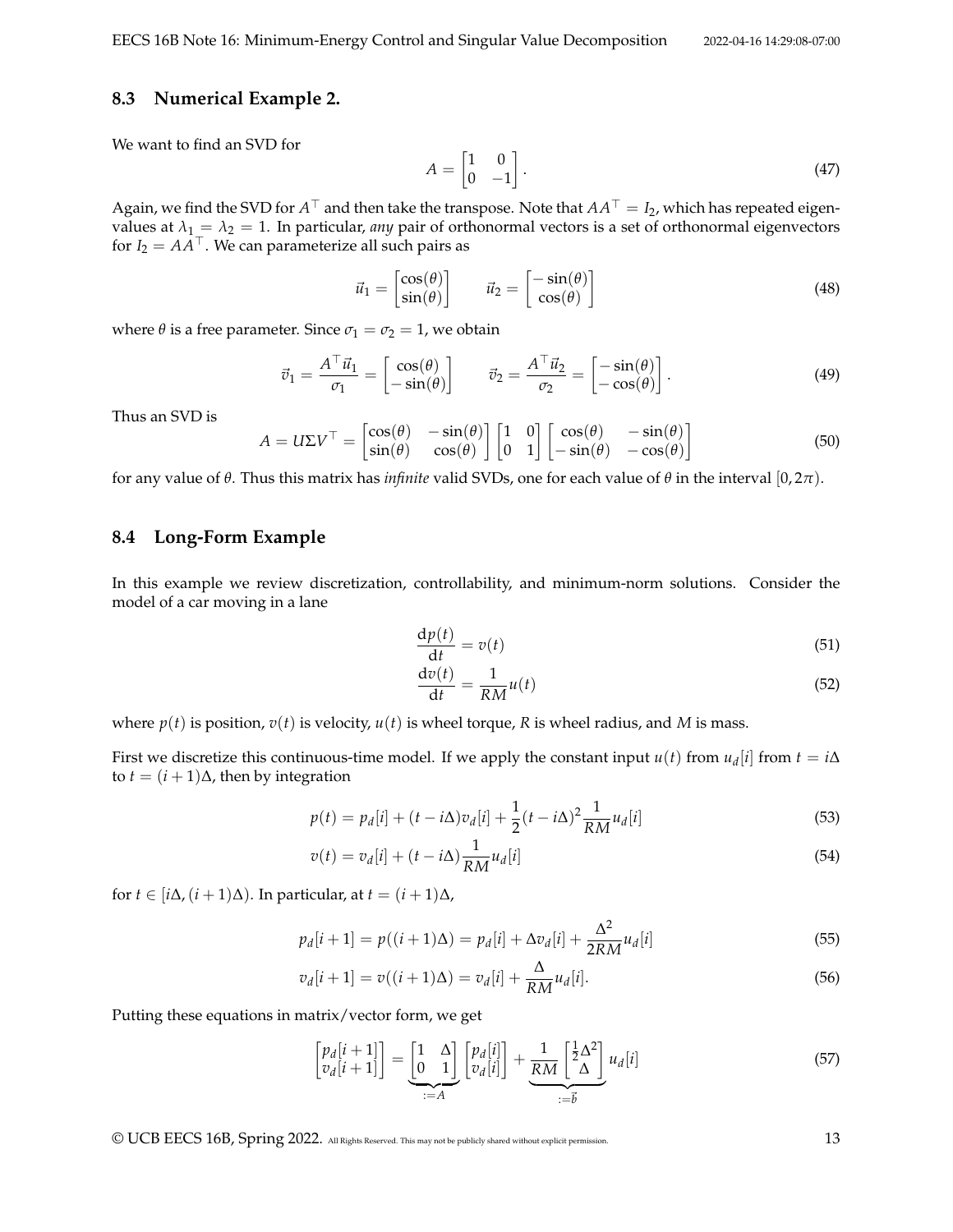Now suppose the vehicle is at rest with  $p_d[0] = v_d[0] = 0$  and the goal is to reach a target position  $p^*$  and stop there (i.e.,  $v^* = 0$ ). From reachability analysis [\(Note 12\)](https://www.eecs16b.org/notes/sp22/note12.pdf), if we can find a sequence  $u_d[0], u_d[1], \ldots, u_d[\ell-1]$ 1] such that

$$
\begin{bmatrix} p^* \\ 0 \end{bmatrix} = \begin{bmatrix} A^{\ell-1} \vec{b} & \cdots & A \vec{b} & \vec{b} \end{bmatrix} \begin{bmatrix} u_d[0] \\ \vdots \\ u_d[\ell-2] \\ u_d[\ell-1] \end{bmatrix}
$$
(58)

then at time  $t = \ell \Delta$ , i.e., in  $\ell$  timesteps we reach the desired state.

Since we have  $n = 2$  state variables the controllability test we learned checks whether  $C_\ell$  with  $\ell = 2$  spans **R**<sup>2</sup> . This is indeed the case, since

$$
\mathcal{C}_2 = \begin{bmatrix} A\vec{b} & \vec{b} \end{bmatrix} = \frac{1}{RM} \begin{bmatrix} \frac{3}{2}\Delta^2 & \frac{1}{2}\Delta^2\\ \Delta & \Delta \end{bmatrix}
$$
(59)

has linearly independent columns.

Although this test suggests we can reach the target state in two steps, the resulting values of  $u_d[0]$  and  $u_d[1]$ will likely exceed physical limits. If we take the values  $RM = 5000$  kg m,  $T = 0.1$  s,  $p_{\star} = 1000$  m, then

$$
\begin{bmatrix} u_d[0] \\ u_d[1] \end{bmatrix} = C_2^{-1} \begin{bmatrix} p^* \\ 0 \end{bmatrix} = \begin{bmatrix} 5 \times 10^8 \frac{\text{kg m}^2}{\text{s}^2} \\ -5 \times 10^8 \frac{\text{kg m}^2}{\text{s}^2} \end{bmatrix}
$$
 (60)

which exceeds the torque and breaking limits of a typical car by 5 orders of magnitude.

Therefore, in practice we need to select a sufficiently large number of time steps  $\ell$ . This leads to a wide controllability matrix  $\mathcal{C}_{\ell}$  and allows for infinitely many input sequences that reach our target state. Among them, we can select the minimum norm solution so we spend the least control energy. Using the minimumnorm formula

$$
\begin{bmatrix} u_d[0] \\ \vdots \\ u_d[\ell-2] \\ u_d[\ell-1] \end{bmatrix} = C_{\ell}^{\top} (C_{\ell} C_{\ell}^{\top})^{-1} \begin{bmatrix} p^{\star} \\ 0 \end{bmatrix}
$$
 (61)

and some algebra, one obtains the input sequence

$$
u_d[i] = \frac{6RM(\ell - 1 - 2i)}{\Delta^2 \ell(\ell^2 - 1)} p_\star \qquad i \in \{0, 1, \dots, \ell - 1\}.
$$
 (62)

In the plot below we show this input sequence, as well as the resulting velocity and position profiles for  $RM = 5000 \text{ kg m}$ ,  $p<sub>x</sub> = 1000 \text{ m}$ ,  $\Delta = 0.1 \text{ s}$ , and  $\ell = 1200$ . With these parameters we allow  $\ell\Delta = 120 \text{ s}$  (2) minutes) to travel 1 km. Note that the vehicle accelerates in the first half of this period and decelerates in the second half, reaching the maximum velocity  $12.5 \frac{m}{s} \approx 28$  mph) in the middle. The acceleration and deceleration are hardest at the very beginning and at the very end, respectively. The corresponding torque is within a physically reasonable range,  $[-2000, 2000]$ N m.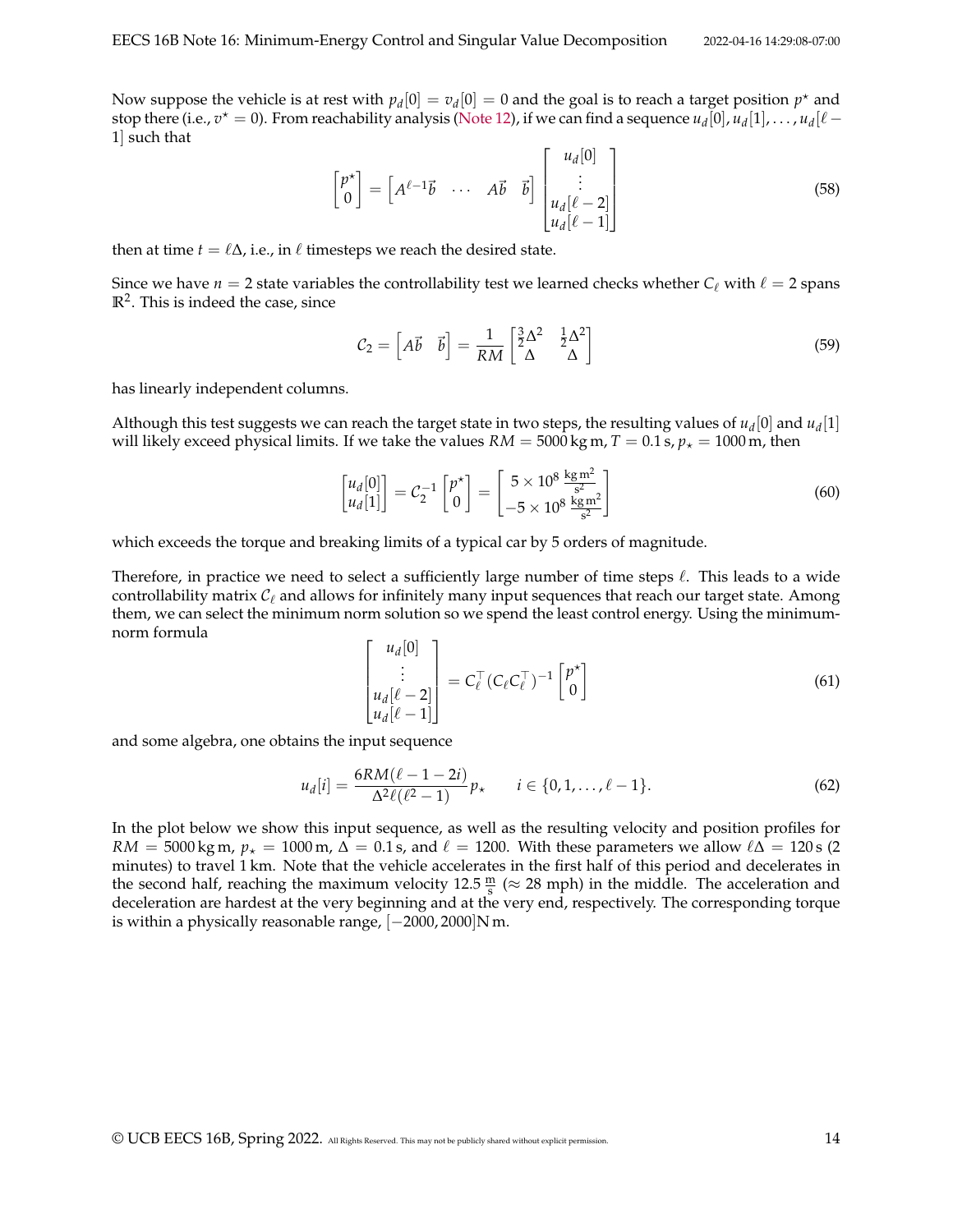

**Figure 1:** The minimum norm input torque sequence, and the resulting velocity and position profiles, for *RM* = 5000 kg m,  $p^* = 1000$  m,  $\Delta = 0.1$  s, and  $\ell = 1200$ . The horizontal axis is time, which ranges from 0 to  $\ell\Delta = 120$  s. The vehicle accelerates in the first half of this period and decelerates in the second half, reaching the maximum velocity 12.5  $\frac{m}{s}$  in the middle.

## **9 Final Comments**

In this note, we discussed the problem of minimum energy control, then turned it into a more abstract least-norm problem. We introduced the singular value decomposition, proved existence and uniqueness, and showed its applicability to the least-norm and least-squares problems via the Moore-Penrose pseudoinverse.

The SVD is a very powerful method to do efficient and expressive data analysis. We will see more applications of this flavor in the next note.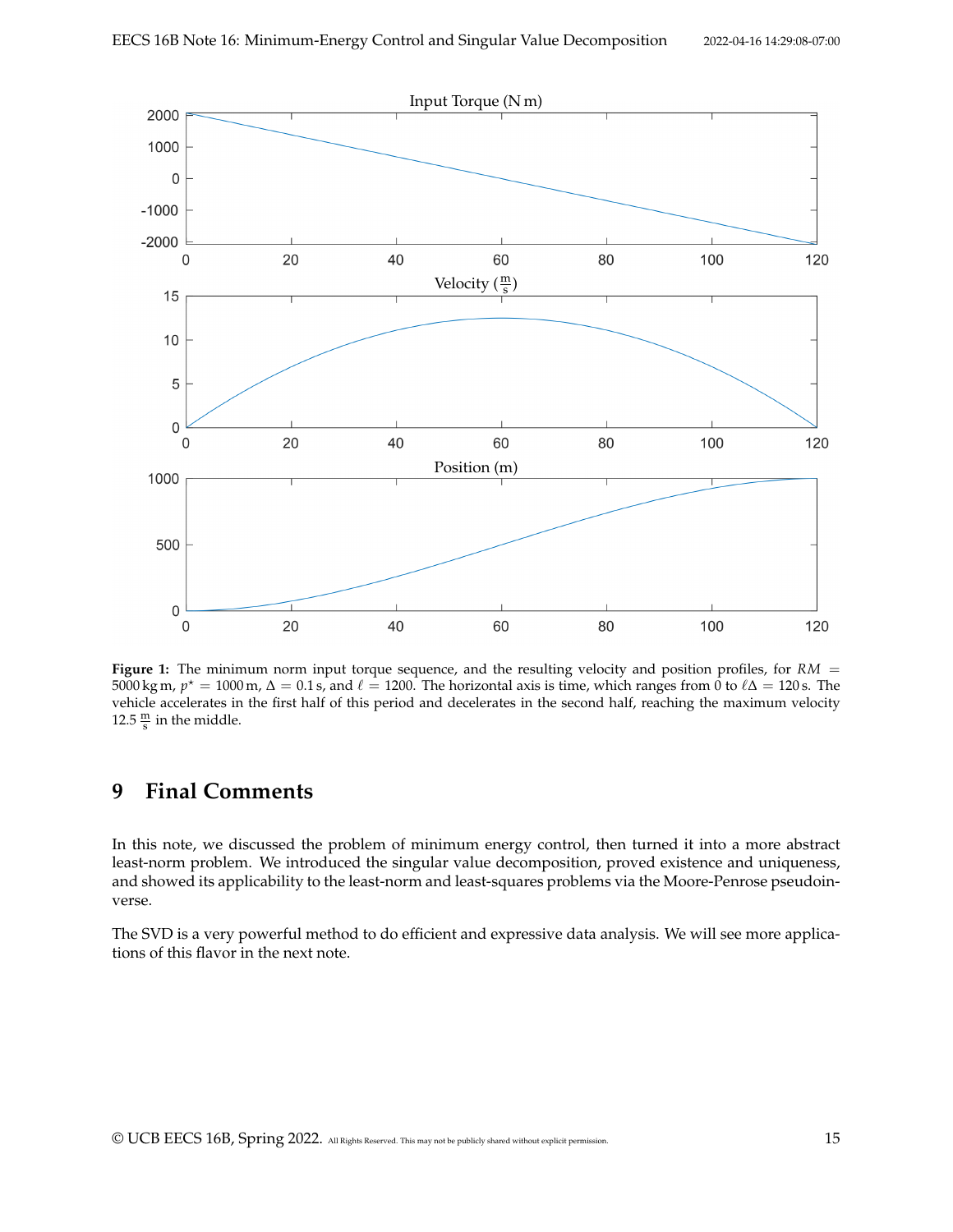### **A Proofs for Section [3](#page-2-0)**

### <span id="page-15-0"></span>**A.1 Proof of Proposition [4](#page-2-1)**

*Proof of Proposition [4.](#page-2-1)* We have

$$
(AT A)T = (A)T (AT)T = AT A
$$
\n(63)

so  $(A^{\top}A)^{\top} = A^{\top}A$ , and thus  $A^{\top}A$  is symmetric.

To show that  $\text{rank}(A^\top A)=r$ , note that in [EECS 16A Note 23,](https://eecs16a.org/lecture/Note23.pdf) we showed that  $\text{Null}(A)=\text{Null}(A^\top A)$ , and in particular  $dim(Null(A)) = dim(Null(A^{\top}A))$ . By the Rank-Nullity theorem [\(EECS 16A Note 8\)](https://eecs16a.org/lecture/Note8.pdf) applied to *A*, we have that

$$
r = \text{rank}(A) = n - \dim(\text{Null}(A)) = n - \dim(\text{Null}\left(A^{\top}A\right)) = \text{rank}(A^{\top}A). \tag{64}
$$

Thus rank $(A^{\top}A) = r$ .

Now we show that  $A^\top A$  has exactly  $r$  nonzero eigenvalues. Indeed,

$$
\dim\left(\text{Null}\left(A^{\top}A\right)\right) = n - \text{rank}(A^{\top}A) = n - r. \tag{65}
$$

Thus *A* <sup>⊤</sup>*A* has an (*n* − *r*)-dimensional null space, corresponding to an eigenvalue 0 with geometric multiplicity *m g A*⊤<sub>*A*</sub>(0) = *n* − *r*. By the Spectral Theorem [\(Note 15\)](https://www.eecs16b.org/notes/sp22/note15.pdf), and the fact that  $A<sup>T</sup>A$  is symmetric, we know that *A* <sup>⊤</sup>*A* is diagonalizable. Again by [Note 15,](https://www.eecs16b.org/notes/sp22/note15.pdf) we know that for a diagonalizable matrix, the geometric and algebraic multiplicities of each eigenvalue agree, e.g.,  $m_{A<sup>T</sup>A}^a(\lambda) = m_{A<sup>T</sup>}^g$ *A*<sup>⊤</sup> *A* (*λ*) for each eigenvalue *λ* of  $A^{\top}A$ . So  $m_{A^{\top}A}^a(0) = n - r$ . Since  $\sum_{\lambda} m_{A^{\top}A}^a(\lambda) = n$ , this implies that  $A^{\top}A$  has r nonzero eigenvalues.

We now show that all nonzero eigenvalues of *A* <sup>⊤</sup>*A* are real and positive. Indeed, since *A* <sup>⊤</sup>*A* is symmetric, the Spectral Theorem says that *A* <sup>⊤</sup>*A* has real eigenvalues. It remains to show that they are all non-negative. Let  $\hat{\lambda}$  be a nonzero eigenvalue of  $A^{\top}A$  with eigenvector  $\vec{v}$ . Then

$$
A^{\top} A \vec{v} = \lambda \vec{v} \tag{66}
$$

$$
\vec{v}^\top A^\top A \vec{v} = \lambda \vec{v}^\top \vec{v} \tag{67}
$$

$$
\langle A\vec{v}, A\vec{v}\rangle = \lambda \langle \vec{v}, \vec{v}\rangle \tag{68}
$$

$$
||A\vec{v}||^2 = \lambda ||\vec{v}||^2. \tag{69}
$$

We know that  $\lambda$  is nonzero, and  $\vec v$  is nonzero so  $\|\vec v\|$  is positive. Hence  $\|A\vec v\|^2$  is nonzero and thus positive. Thus

$$
\lambda = \frac{\|A\vec{v}\|^2}{\|\vec{v}\|^2} \tag{70}
$$

is the quotient of positive numbers and thus positive.

Now let  $B := A^{\top}$  and note that  $AA^{\top} = (A^{\top})^{\top} (A^{\top}) = B^{\top}B$ . Thus applying the same calculation to the rank-*r* matrix  $B = A^{\top}$  obtains that  $AA^{\top}$  is symmetric, that rank $(AA^{\top}) = r$ , and that  $AA^{\top}$  has exactly *r* nonzero eigenvalues, which are real and positive.  $\Box$ 

#### <span id="page-15-1"></span>**A.2 Proof of Theorem [6](#page-3-0)**

To prove this theorem we require the following lemma.

© UCB EECS 16B, Spring 2022. All Rights Reserved. This may not be publicly shared without explicit permission. 16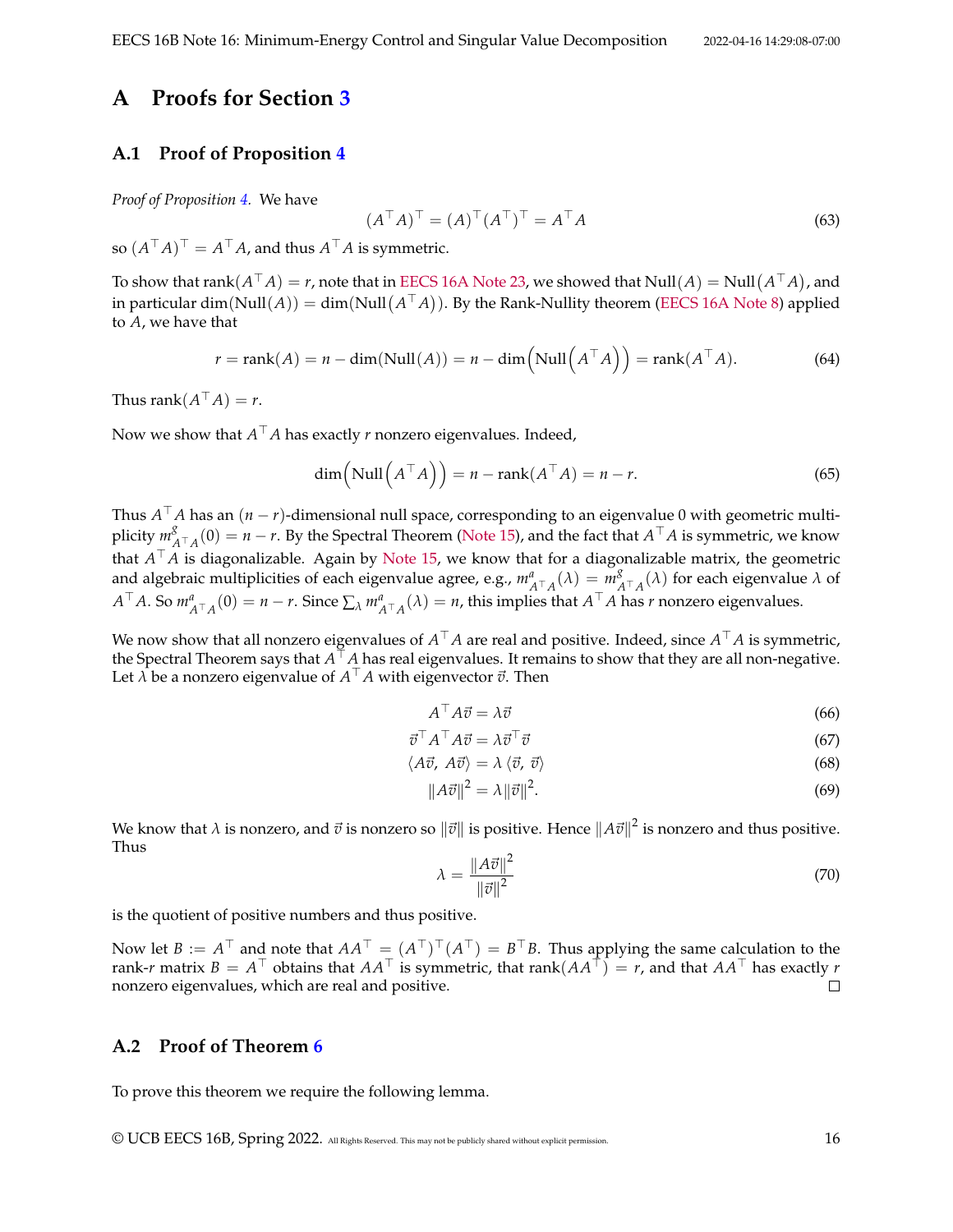<span id="page-16-0"></span>Lemma 23

Let *X*  $\subseteq$  *Y*  $\subseteq$  **R**<sup>*n*</sup> be two subspaces of **R**<sup>*n*</sup>. If dim(*X*) = dim(*Y*) then *X* = *Y*.

*Proof.* Since *X* ⊆ *Y*, every basis for *X* is a subset of a basis for *Y*. But since all bases for *X* and for *Y* have the same size (i.e.,  $\dim(X) = \dim(Y)$ ), we have that every basis for *X* is exactly a basis for *Y*, and vice versa. Thus  $X = Y$ .  $\Box$ 

Now we may continue to the proof of Theorem [6.](#page-3-0)

*Proof of Theorem [6.](#page-3-0)* We prove this theorem constructively, that is, we give an explicit way to construct *U*, *V*, Σ, then we prove that our construction has the properties we want. Here is the construction we use.

- 1. By Proposition [4,](#page-2-1) we know that *A* <sup>⊤</sup>*A* is symmetric, so by the Spectral Theorem, it is orthonormally diagonalizable, i.e., we may diagonalize *A* <sup>⊤</sup>*A* = *V*Λ*V* <sup>⊤</sup> where *V* is square orthonormal and Λ is square diagonal.
- 2. By Proposition [4,](#page-2-1) all eigenvalues of *A* <sup>⊤</sup>*A* are real and non-negative. Rearrange the columns of *V* (as well as the rows of *V* <sup>⊤</sup>) and entries of Λ so that the diagonal of Λ is sorted from greatest to least, while maintaining that  $A = V\Lambda V^{-1}$ . (This means that make the required swaps on the diagonal of  $\Lambda$ , and at the same time swap the *same* columns of *V* and the *same* rows of *V* ⊤).
- 3. Partition the sorted *V* into  $V = \begin{bmatrix} V_r & V_{n-r} \end{bmatrix}$ .
- 4. By Proposition [4,](#page-2-1) *A* <sup>⊤</sup>*A* has exactly *r* nonzero eigenvalues, which are non-negative. Thus this sorted  $\Lambda$  is zeros except for a diagonal sub-block  $\Lambda_r \in \mathbb{R}^{r \times r}$ , i.e.,  $\Lambda = \begin{bmatrix} \Lambda_r & 0_{r \times (n-r)} \\ 0 & \Lambda_r \end{bmatrix}$  $0_{(n-r)\times r}$   $0_{(n-r)\times(n-r)}$  $\Big]$ , and  $\Lambda_r$ has all positive entries on the diagonal. Finally, define  $\Sigma_r := \Lambda_r^{1/2}$ , i.e., since  $\Lambda_r$  is diagonal,  $\Sigma_r$  is the element-wise square root of  $\Lambda_r$ . Note that  $\Sigma_r$  is a diagonal matrix with positive entries on the diagonal.
- 5. Complete Σ :=  $\begin{bmatrix} \Sigma_r & 0_{r \times (n-r)} \ 0 & 0 & 0 \end{bmatrix}$  $0_{(m-r)\times r}$   $0_{(m-r)\times(n-r)}$ .
- 6. Since Σ<sub>*r*</sub> has positive entries on its diagonal, Σ<sub>*r*</sub></sub><sup>-1</sup> exists; it is a diagonal matrix, such that  $(Σ<sub>r</sub><sup>-1</sup>)<sub>ii</sub>$  =  $\frac{1}{(\Sigma_r)_{ii}} = \frac{1}{\sigma_i}$ . Define  $U_r := AV_r \Sigma_r^{-1}$ .
- 7. Find *U* as the basis completion of  $U_r$  to a basis of  $\mathbb{R}^m$ , i.e.,  $U := \text{EXTEDBASS}(U_r, \mathbb{R}^m)$ .

We now prove all the different items in Definition [5](#page-2-2) for our construction. Note that we have to prove Equation [\(8\)](#page-2-3) holds, i.e.,  $A = U\Sigma V^\top$ , for our construction; we prove this once we have already proved a few facts that do not rely on this equality.

Note that we prove them in a different order than they are presented in Definition [5.](#page-2-2)

- (ii) We defined *V* as the orthonormal matrix of eigenvectors of  $A<sup>T</sup>A$  (with possible column permutations) via the diagonalization of  $A^\top A$ , so (ii) holds.
- (iv) We defined  $\Sigma_r := \Lambda_r^{1/2}$  where  $\Lambda_r$  is the diagonal matrix of nonzero (hence positive) eigenvalues of *A* <sup>⊤</sup>*A*. Thus

$$
\Sigma^{\top}\Sigma = \begin{bmatrix} \Sigma_r & 0_{r \times (n-r)} \\ 0_{(m-r) \times r} & 0_{(m-r) \times (n-r)} \end{bmatrix}^{\top} \begin{bmatrix} \Sigma_r & 0_{r \times (n-r)} \\ 0_{(m-r) \times r} & 0_{(m-r) \times (n-r)} \end{bmatrix}
$$
(71)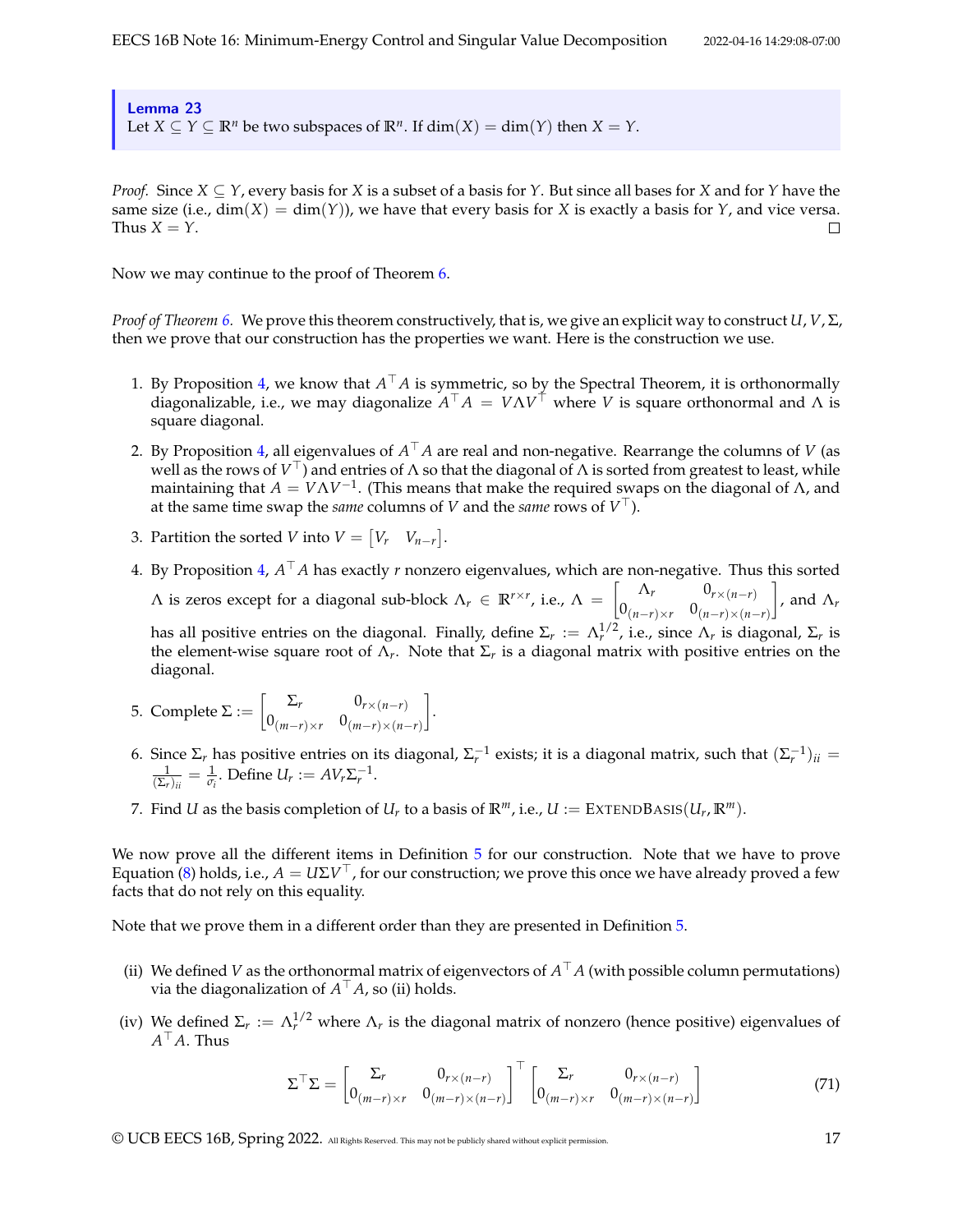$$
= \begin{bmatrix} \Sigma_r & 0_{r \times (m-r)} \\ 0_{(n-r) \times r} & 0_{(n-r) \times (m-r)} \end{bmatrix} \begin{bmatrix} \Sigma_r & 0_{r \times (n-r)} \\ 0_{(m-r) \times r} & 0_{(m-r) \times (n-r)} \end{bmatrix}
$$
(72)

$$
= \begin{bmatrix} \sum_{r}^{2} & 0_{r \times (n-r)} \\ 0_{(n-r) \times r} & 0_{(n-r) \times (n-r)} \end{bmatrix}
$$
 (73)

$$
= \begin{bmatrix} \Lambda_r & 0_{r \times (n-r)} \\ 0_{(n-r) \times r} & 0_{(n-r) \times (n-r)} \end{bmatrix} \tag{74}
$$

$$
=\Lambda.\tag{75}
$$

Thus Σ $^{\top}$ Σ is exactly the eigenvalues Λ of  $A^{\top}A$ .

(viii) We know that, since *V<sup>r</sup>* is an orthonormal basis of eigenvectors of *A* <sup>⊤</sup>*A* corresponding to nonzero (thus positive) eigenvalues of *A* <sup>⊤</sup>*A*, *Vn*−*<sup>r</sup>* is an orthonormal basis of eigenvectors of *A* <sup>⊤</sup>*A* corresponding to the eigenvalue 0 of  $A^{\top}A$ . Thus  $A^{\top}AV_{n-r} = 0_{n \times (n-r)},$  so Col $(V_{n-r})$  ⊆ Null $(A^{\top}A)$ . But we  $\mathsf{know\ that\ Null}(A^{\top}A)=\mathsf{Null}(A)$ , and so  $\mathsf{Col}(V_{n-r})\subseteq\mathsf{Null}(A).$ 

Now by the rank-nullity theorem,

$$
\dim(\text{Null}(A)) = n - \text{rank}(A) = n - r = \text{rank}(V_{n-r}) = \dim(\text{Col}(V_{n-r})) \tag{76}
$$

so by Lemma [23,](#page-16-0) we have that  $Null(A) = Col(V_{n-r})$ .

(vii) We first show that  $Col(A^{\top})$  and  $Null(A)$  are orthogonal. Indeed, take any  $\vec{x} \in Col(A^{\top})$  such that  $\vec{x} = A^{\top} \vec{w}$ , and take any  $\vec{y} \in \text{Null}(A)$ . Then

$$
\langle \vec{x}, \vec{y} \rangle = \langle A^\top \vec{w}, \vec{y} \rangle = \langle \vec{w}, A\vec{y} \rangle = \langle \vec{w}, \vec{0}_m \rangle = 0. \tag{77}
$$

Thus  $\text{Col}(A^\top)$  and  $\text{Null}(A) = \text{Col}(V_{n-r})$  are orthogonal subspaces. Since  $V$  is a square orthonormal matrix, it has orthonormal columns, and so  $\text{Col}(A^{\top})\subseteq\text{Col}(V_r).$ Now we have

$$
\dim\left(\mathrm{Col}\left(A^{\top}\right)\right) = \mathrm{rank}(A^{\top}) = \mathrm{rank}(A) = r = \mathrm{rank}(V_r) = \dim(\mathrm{Col}(V_r))\tag{78}
$$

so by Lemma [23,](#page-16-0) we have that  $\text{Col}(A^\top) = \text{Col}(V_r)$ .

Equation [\(8\)](#page-2-3) We prove that  $A = U\Sigma V^\top.$  Indeed, we have

$$
U\Sigma V^{\top} = \begin{bmatrix} U_r & U_{m-r} \end{bmatrix} \begin{bmatrix} \Sigma_r & 0_{r \times (n-r)} \\ 0_{(m-r) \times r} & 0_{(m-r) \times (n-r)} \end{bmatrix} \begin{bmatrix} V_r^{\top} \\ V_{n-r}^{\top} \end{bmatrix}
$$
(79)

$$
=U_r\Sigma_rV_r^\top\tag{80}
$$

$$
= (AV_r \Sigma_r^{-1}) \Sigma_r V_r^{\top}
$$
\n(81)

$$
=AV_rV_r^{\top}.
$$
\n<sup>(82)</sup>

Here to progress, we have already shown that *Vn*−*<sup>r</sup>* is an orthonormal basis for Null(*A*). Thus

$$
AV_{n-r} = A \begin{bmatrix} \vec{v}_{r+1} & \cdots & \vec{v}_n \end{bmatrix} = \begin{bmatrix} A\vec{v}_{r+1} & \cdots & A\vec{v}_n \end{bmatrix} = \begin{bmatrix} \vec{0}_m & \cdots & \vec{0}_m \end{bmatrix} = 0_{m \times (n-r)}.
$$
 (83)

Thus

$$
U\Sigma V^{\top} = AV_r V_r^{\top}
$$
\n(84)

$$
= AV_r V_r^\top + AV_{n-r} V_{n-r}^\top \tag{85}
$$

$$
= A \begin{bmatrix} V_r & V_{n-r} \end{bmatrix} \begin{bmatrix} V_r^{\top} \\ V_{n-r}^{\top} \end{bmatrix}
$$
 (86)

$$
= AVV^{\top}
$$
 (87)

$$
= A \tag{88}
$$

where the last equality is due to the orthonormality of *V*.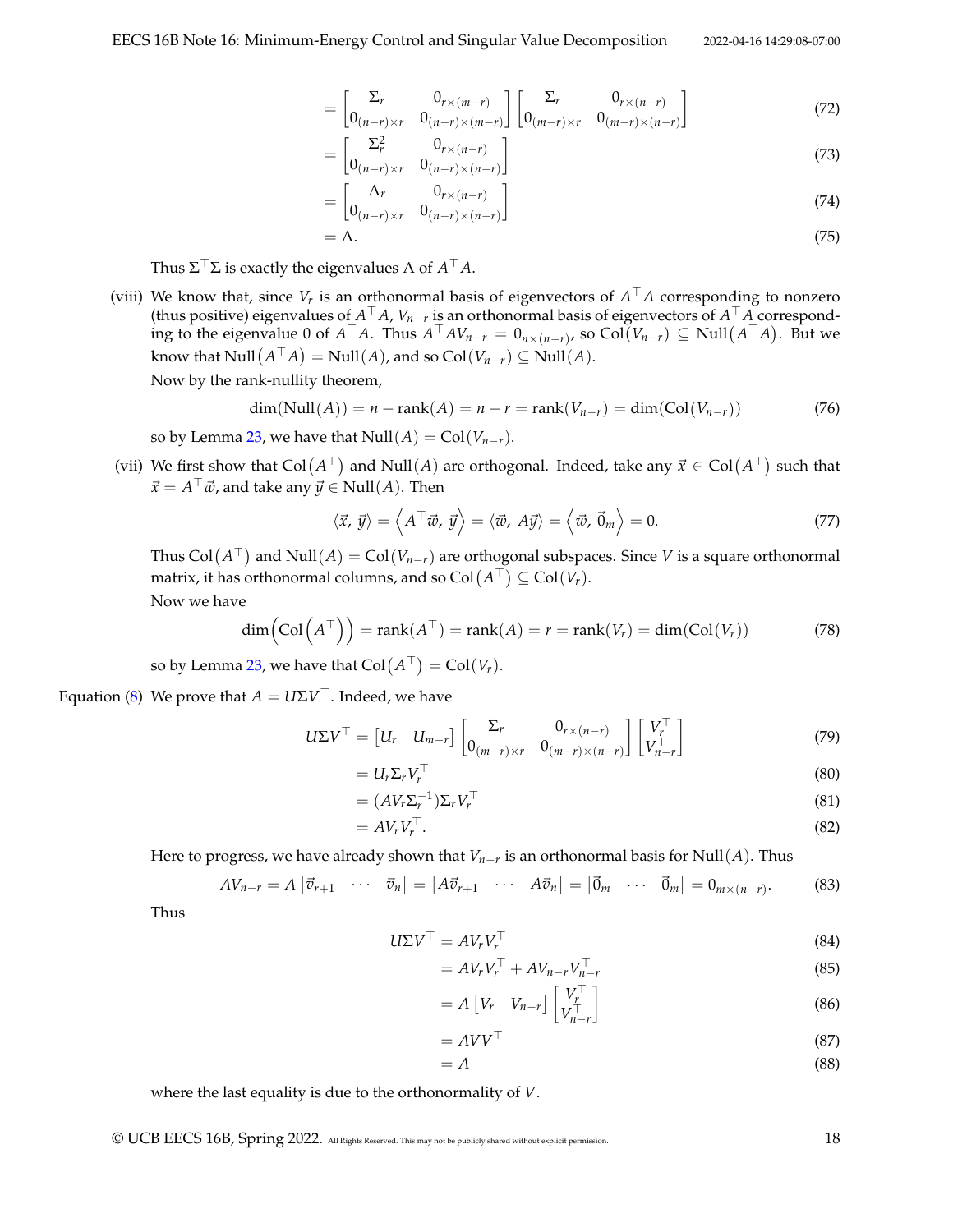(i, iii) We first show that *U* is orthonormal. Indeed, *Um*−*<sup>r</sup>* is constructed such that its columns are an orthonormal set which are orthogonal to each column of  $U_r$ , so we have  $U_{m-r}^\top U_r ~=~ 0_{(m-r)\times r}$  and  $U_{m-r}^{\top}$ *U<sub>m−r</sub>* = *I<sub>m−r</sub>*. Then by our construction for *U<sub>r</sub>*, we have

$$
U^{\top}U = \begin{bmatrix} U_r & U_{m-r} \end{bmatrix}^{\top} \begin{bmatrix} U_r & U_{m-r} \end{bmatrix}
$$
 (89)

$$
= \begin{bmatrix} U_r^{\top} \\ U_{m-r}^{\top} \end{bmatrix} \begin{bmatrix} U_r & U_{m-r} \end{bmatrix}
$$
 (90)

$$
= \begin{bmatrix} U_r^\top U_r & U_r^\top U_{m-r} \\ U_{m-r}^\top U_r & U_{m-r}^\top U_{m-r} \end{bmatrix} \tag{91}
$$

$$
= \begin{bmatrix} (AV_r \Sigma_r^{-1})^\top (AV_r \Sigma_r^{-1}) & 0_{r \times (m-r)} \\ 0_{(m-r) \times r} & I_{m-r} \end{bmatrix} . \tag{92}
$$

To calculate the top left term, we can use the identity  $\Lambda_r = \Sigma_r^2$  to compute

$$
(AVrΣr-1)T (AVrΣr-1) = Σr-1 VrT (AT AVr) Σr-1
$$
\n(93)

$$
=\Sigma_r^{-1}V_r^\top (V_r \Sigma_r^2) \Sigma_r^{-1} \tag{94}
$$

$$
= \Sigma_r^{-1} (V_r^{\top} V_r) (\Sigma_r^2 \Sigma_r^{-1})
$$
\n(95)

$$
=\Sigma_r^{-1}\Sigma_r\tag{96}
$$

$$
=I_r.\t\t(97)
$$

Thus

$$
U^{\top}U = \begin{bmatrix} (AV_r\Sigma_r^{-1})^{\top} (AV_r\Sigma_r^{-1}) & 0_{r \times (m-r)} \\ 0_{(m-r) \times r} & I_{m-r} \end{bmatrix} = \begin{bmatrix} I_r & 0_{r \times (m-r)} \\ 0_{(m-r) \times r} & I_{m-r} \end{bmatrix} = I_m
$$
(98)

and so *U* is orthonormal. Now we compute

$$
AA^{\top} = (U\Sigma V^{\top})(U\Sigma V^{\top})^{\top}
$$
\n(99)

$$
=U\Sigma V^{\top}V\Sigma^{\top}U^{\top}
$$
\n<sup>(100)</sup>

$$
=U\Sigma\Sigma^{\top}U^{\top}.
$$
\n(101)

Since ΣΣ<sup>⊤</sup> is diagonal and *U* is orthonormal, this is an orthonormal diagonalization of *AA*⊤. Thus ΣΣ<sup>⊤</sup> is the matrix of eigenvalues of *AA*<sup>⊤</sup> and *U* is the orthonormal matrix of corresponding eigenvectors of  $AA^{\top}$ . This proves (i) and (iii).

(v) The simplest way to show this is to compute *A* in terms of the reduced matrices  $U_r$ ,  $V_r$ ,  $\Sigma_r$ :

$$
A = U\Sigma V^{\top}
$$
\n
$$
\begin{bmatrix} \Sigma_{\mu} & 0 & \mathbf{1} \end{bmatrix} \begin{bmatrix} V^{\top} \end{bmatrix}
$$
\n(102)

$$
= \begin{bmatrix} U_r & U_{m-r} \end{bmatrix} \begin{bmatrix} \Sigma_r & 0_{r \times (n-r)} \\ 0_{(m-r) \times r} & 0_{(m-r) \times (n-r)} \end{bmatrix} \begin{bmatrix} V_r^\top \\ V_{n-r}^\top \end{bmatrix}
$$
(103)

$$
= [U_r \quad U_{m-r}] \begin{bmatrix} \Sigma_r V_r^{\top} \\ 0_{(m-r)\times n} \end{bmatrix}
$$
 (104)

$$
=U_r\Sigma_rV_r^{\top}+U_{m-r}0_{(m-r)\times n}
$$
\n(105)

$$
= U_r \Sigma_r V_r^\top. \tag{106}
$$

Since for any  $\vec{x} \in \mathbb{R}^n$  we have

$$
A\vec{x} = U_r \Sigma_r V_r^\top \vec{x} = U_r \vec{y} \qquad \text{for } \vec{y} := \Sigma_r V_r^\top \vec{x} \in \mathbb{R}^r,
$$
 (107)

this implies  $Col(A) \subseteq Col(U_r)$ . Now

$$
\dim(\text{Col}(A)) = \text{rank}(A) = r = \text{rank}(U_r) = \dim(\text{Col}(U_r))
$$
\n(108)

so by Lemma [23,](#page-16-0) we have  $Col(A) = Col(U_r)$  as desired.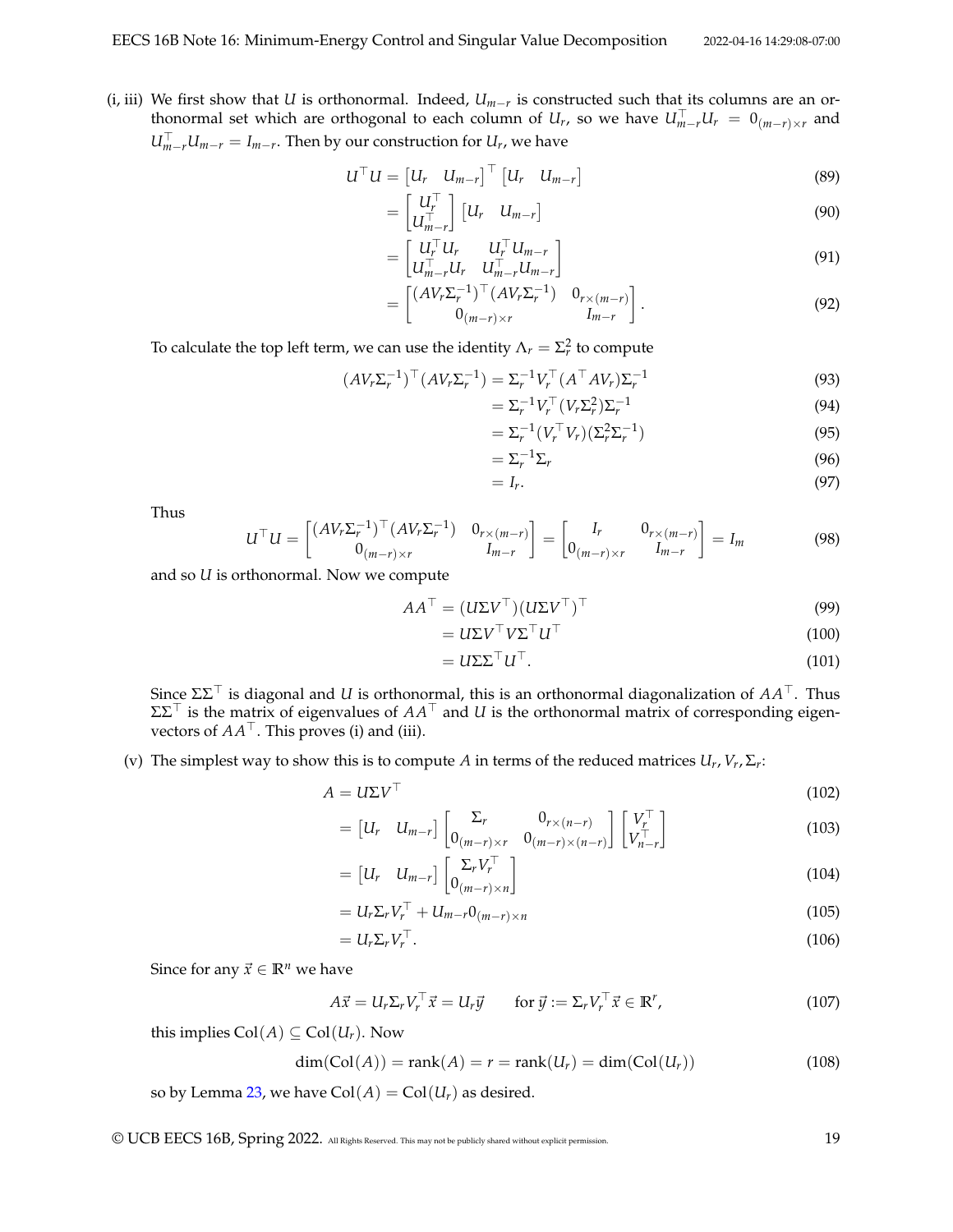(vi) We first show that  $Col(A)$  and  $Null(A^{\top})$  are orthogonal. Indeed, we have already shown that  $Col(A^{\top})$  and  $Null(A)$  are orthogonal. Applying this fact to  $A^{\top}$  (instead of *A*) shows that  $Null(A^{\top})$ and  $Col(A) = Col(U<sub>r</sub>)$  are orthogonal subspaces. Since *U* is a square orthonormal matrix, it has orthonormal columns, so  $\text{Null}(A^\top) \subseteq \text{Col}(\mathcal{U}_{m-r}).$  By the rank-nullity theorem and the fact that  $AA^\top = (A^\top)^\top (A^\top)$ , we have

$$
\dim\left(\text{Null}\left(A^{\top}\right)\right) = \dim\left(\text{Null}\left(AA^{\top}\right)\right) = m - \text{rank}(AA^{\top}) = m - r = \text{rank}(U_{m-r}) = \dim(\text{Col}(U_{m-r})).
$$
\nHence by Lomme 22. N-11 (A<sup>T</sup>) = Col(U, 1)

Hence by Lemma [23,](#page-16-0) Null $(A^{\top}) = \text{Col}(U_{m-r}).$ 

 $\hfill \square$ 

### **B Proofs for Section [7](#page-8-0)**

### <span id="page-19-0"></span>**B.1 Proof of Theorem [20](#page-9-2)**

*Proof of Theorem [20.](#page-9-2)* We first show that  $\vec{x}^* \in S$ , then that it is the unique member of *S* with minimum norm.

From the [Orthogonality Principle of Note 13,](https://www.eecs16b.org/notes/sp22/note13.pdf) we have that  $\vec{x} \in S$  if and only if  $A\vec{x} - \vec{b}$  is orthogonal to Col(*A*). This means that  $\vec{x} \in S$  if and only if, for any  $\vec{w} \in \mathbb{R}^n$  we have that  $\left\langle A\vec{x} - \vec{b}, A\vec{w} \right\rangle = 0$ . This is equivalent to saying that,  $\vec{x} \in S$  if and only if, for any  $\vec{w} \in \mathbb{R}^n$  we have that  $\left\langle A^\top(A\vec{x} - \vec{b}),\ \vec{w} \right\rangle = 0.$  Since the left-hand argument of the inner product is not dependent on  $\vec w$ ,  $\vec x\in S$  if and only if  $A^\top(A\vec x-\vec b)=\vec 0_n$ (the so-called *normal equations*). Algebraically this is the equation

$$
A^{\top} A \vec{x} = A^{\top} \vec{b}.
$$
 (110)

We verify that  $\vec{x}^{\star} = A^{\dagger} \vec{b}$  fulfills this equation. Indeed,

$$
A^{\top} A \vec{x}^{\star} = A^{\top} A A^{\dagger} \vec{b} \tag{111}
$$

$$
= (U_r \Sigma_r V_r^\top)^\top (U_r \Sigma_r V_r^\top) (V_r \Sigma_r^{-1} U_r^\top) \vec{b}
$$
\n(112)

$$
= V_r \Sigma_r U_r^\top U_r \Sigma_r V_r^\top V_r \Sigma_r^{-1} U_r^\top \vec{b}
$$
\n(113)

$$
= V_r \Sigma_r U_r^\top \vec{b} \tag{114}
$$

$$
= (U_r \Sigma_r V_r^\top)^\top \vec{b} \tag{115}
$$

$$
=A^{\top}\vec{b}.\tag{116}
$$

Thus  $\vec{x}^*$  fulfills the normal equations, so  $\vec{x}^* \in S$ .

Now because the projection is unique, for any  $\vec{x} \in S$ , we have that  $A\vec{x} = \text{proj}_{\text{Col}(A)} \left( \vec{b} \right)$  is independent of  $\vec{x}$ . Suppose that there are two solutions  $\vec{x}_1, \vec{x}_2 \in S$ . Then since

$$
A\vec{x}_1 = A\vec{x}_2 = \text{proj}_{\text{Col}(A)}\left(\vec{b}\right) \tag{117}
$$

we see that

$$
A(\vec{x}_1 - \vec{x}_2) = A\vec{x}_1 - A\vec{x}_2 = \text{proj}_{\text{Col}(A)}(\vec{b}) - \text{proj}_{\text{Col}(A)}(\vec{b}) = \vec{0}_m.
$$
 (118)